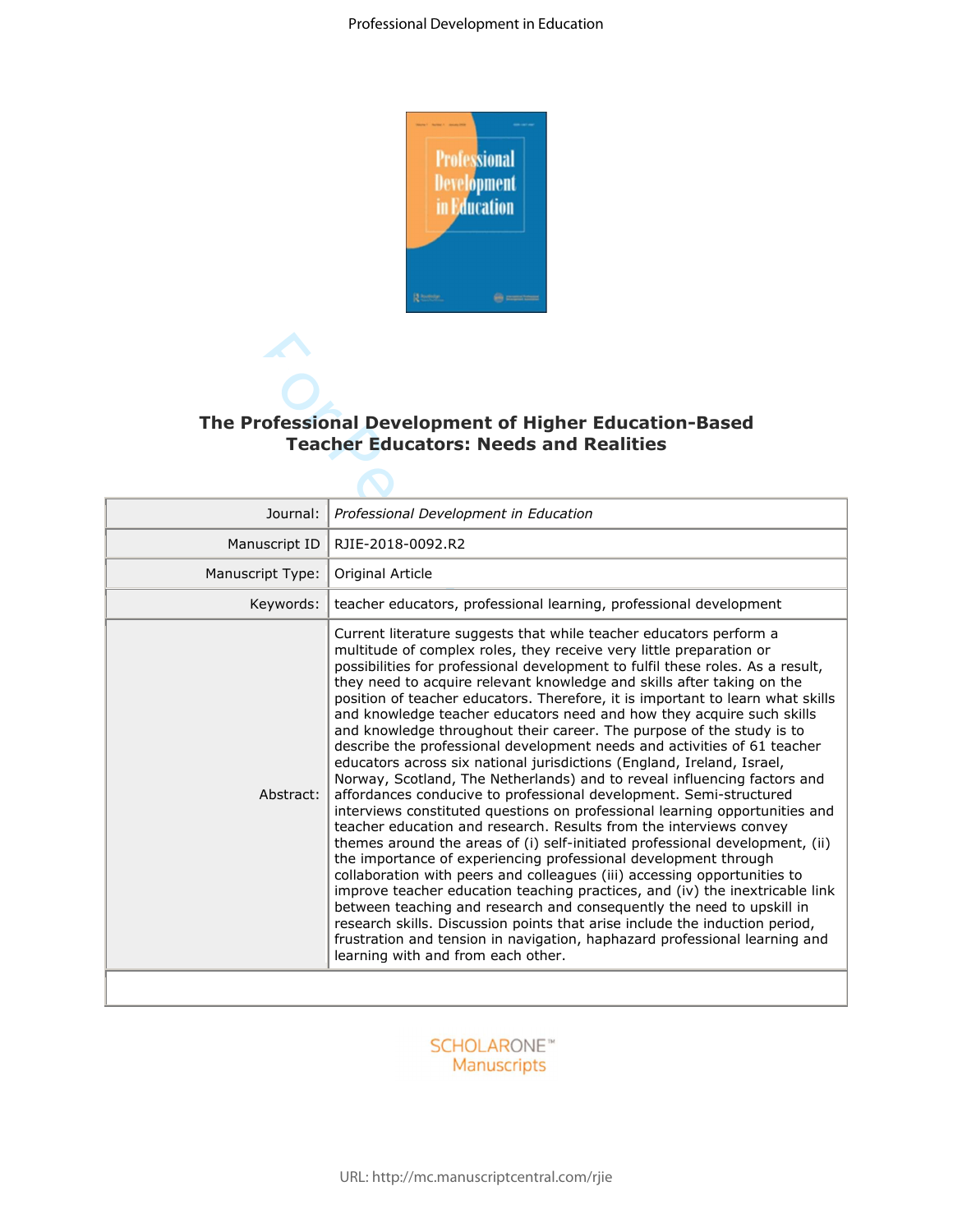| Jurisdiction | Gender    | Age group   | Range of                                                                           | Range of        | Current institute |
|--------------|-----------|-------------|------------------------------------------------------------------------------------|-----------------|-------------------|
|              | (Female / | (years)     | experience as a                                                                    | experience as a | (University /     |
|              | Male)     |             | school teacher                                                                     | teacher         | College)          |
|              |           |             |                                                                                    | educator        |                   |
| England      | 9/6       | $25-34:2$   | 4 to 34 years                                                                      | 7 to 24 years   | 15/0              |
|              |           | $35-44:4$   |                                                                                    |                 |                   |
|              |           | $45-54:7$   |                                                                                    |                 |                   |
|              |           | $55-64:2$   |                                                                                    |                 |                   |
| Ireland      | 7/3       | $25-34:1$   | 1 to 20 years                                                                      | 6 to 29 years   | 6/4               |
|              |           | $35-44:2$   |                                                                                    |                 |                   |
|              |           | $45-54:3$   |                                                                                    |                 |                   |
|              |           | $55-64:4$   |                                                                                    |                 |                   |
| Israel       | 8/2       | $25-34:0$   | 3 to 20 years                                                                      | 6 to 33 years   | 0/10              |
|              |           | $35 - 44:0$ |                                                                                    |                 |                   |
|              |           | $45-54:4$   |                                                                                    |                 |                   |
|              |           | $55-64:2$   |                                                                                    |                 |                   |
|              |           | $65 - 74:4$ |                                                                                    |                 |                   |
| Norway       | 8/2       | $25 - 34:1$ | 0 to 25 years                                                                      | 6 months to 26  | 6/4               |
|              |           | $35-44:3$   |                                                                                    | years           |                   |
|              |           | $45-54:3$   |                                                                                    |                 |                   |
|              |           | $55-64:3$   |                                                                                    |                 |                   |
| Scotland     | 8/3       | $25-34:0$   | 2 to 28 years                                                                      | 3 to 20 years   | 11/0              |
|              |           | $35-44:2$   |                                                                                    |                 |                   |
|              |           | $45-54:3$   |                                                                                    |                 |                   |
|              |           | $55-64:5$   |                                                                                    |                 |                   |
|              |           | $65-74:1$   |                                                                                    |                 |                   |
| The          | 4/1       | $25-34:1$   | 0 to 25 years                                                                      | 2 to 19 years   | 2/3               |
| Netherlands  |           | $35 - 44:2$ |                                                                                    |                 |                   |
|              |           | 45-54:1     |                                                                                    |                 |                   |
|              |           | $55-64:1$   |                                                                                    |                 |                   |
|              |           |             |                                                                                    |                 |                   |
|              |           |             |                                                                                    |                 |                   |
|              |           |             | Table 1: Demographics for the sample of teacher educators across six jurisdictions |                 |                   |
|              |           |             |                                                                                    |                 |                   |
|              |           |             |                                                                                    |                 |                   |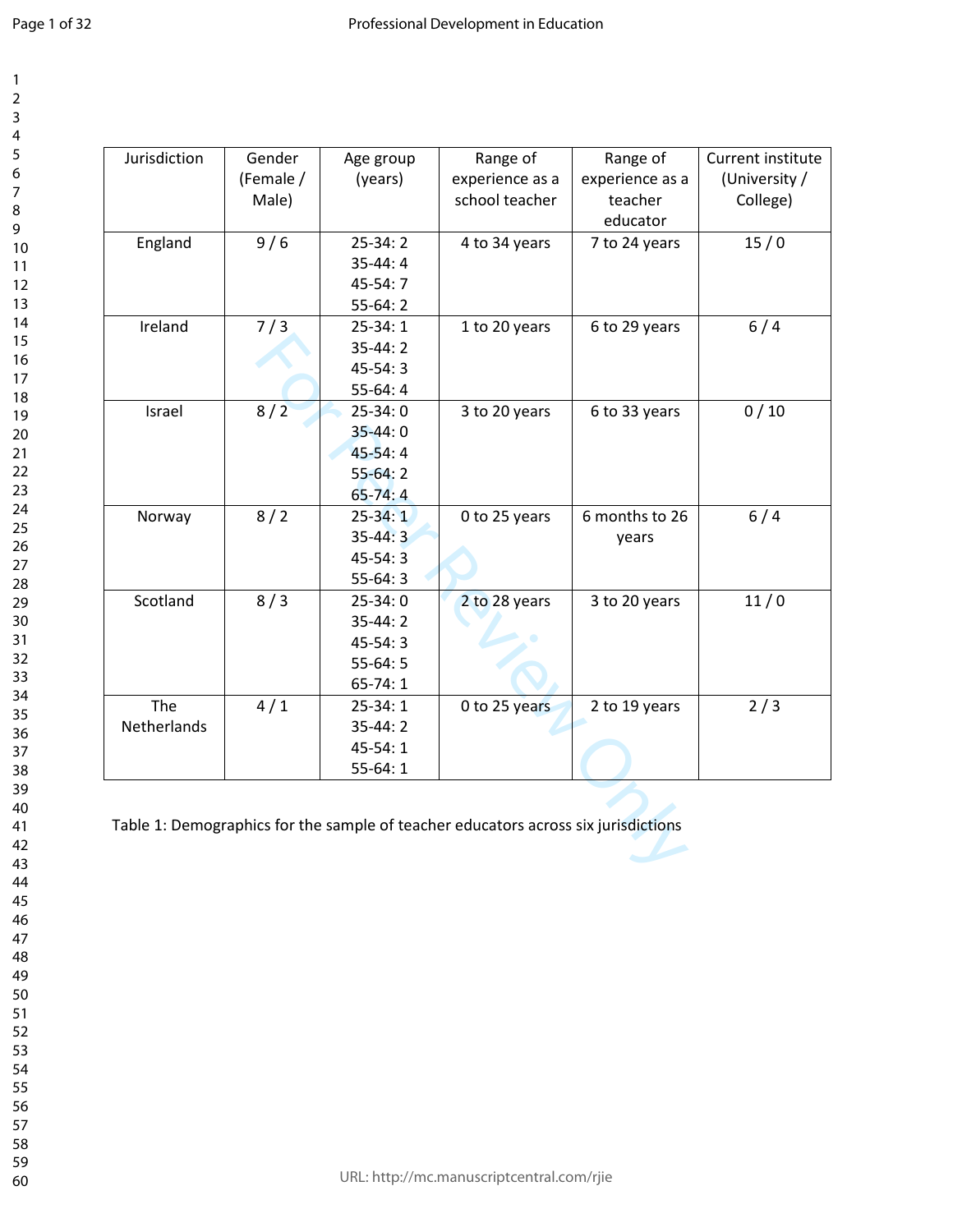# **The Professional Development of Higher Education-Based Teacher Educators: Needs and Realities**

#### **Abstract**

mal preparation or possibilities for professional develop<br>hey need to acquire relevant knowledge and skills *after* ta<br>rs. Therefore, it is important to learn what skills and<br>if how they acquire such skills and knowledge t Current literature suggests that while teacher educators perform a multitude of complex roles, they receive minimal preparation or possibilities for professional development to fulfil these roles. As a result, they need to acquire relevant knowledge and skills *after* taking on the position of teacher educators. Therefore, it is important to learn what skills and knowledge teacher educators need and how they acquire such skills and knowledge throughout their career. The purpose of the study is to describe the professional development needs and activities of 61 teacher educators across six national jurisdictions (England, Ireland, Israel, Norway, Scotland, The Netherlands) and to reveal influencing factors and affordances conducive to professional development. Semi-structured interviews constituted questions on professional learning opportunities and teacher education and research. Results from the interviews convey themes around the areas of (i) self-initiated professional development, (ii) the importance of experiencing professional development through collaboration with peers and colleagues, (iii) accessing opportunities to improve teacher education teaching practices and (iv) the inextricable link between teaching and research and consequently the need to upskill in research skills. Discussion points that arise include the induction period, frustration and tension in navigation, haphazard professional learning and learning with, and from, each other.

**Key words:** teacher educators; professional learning; professional development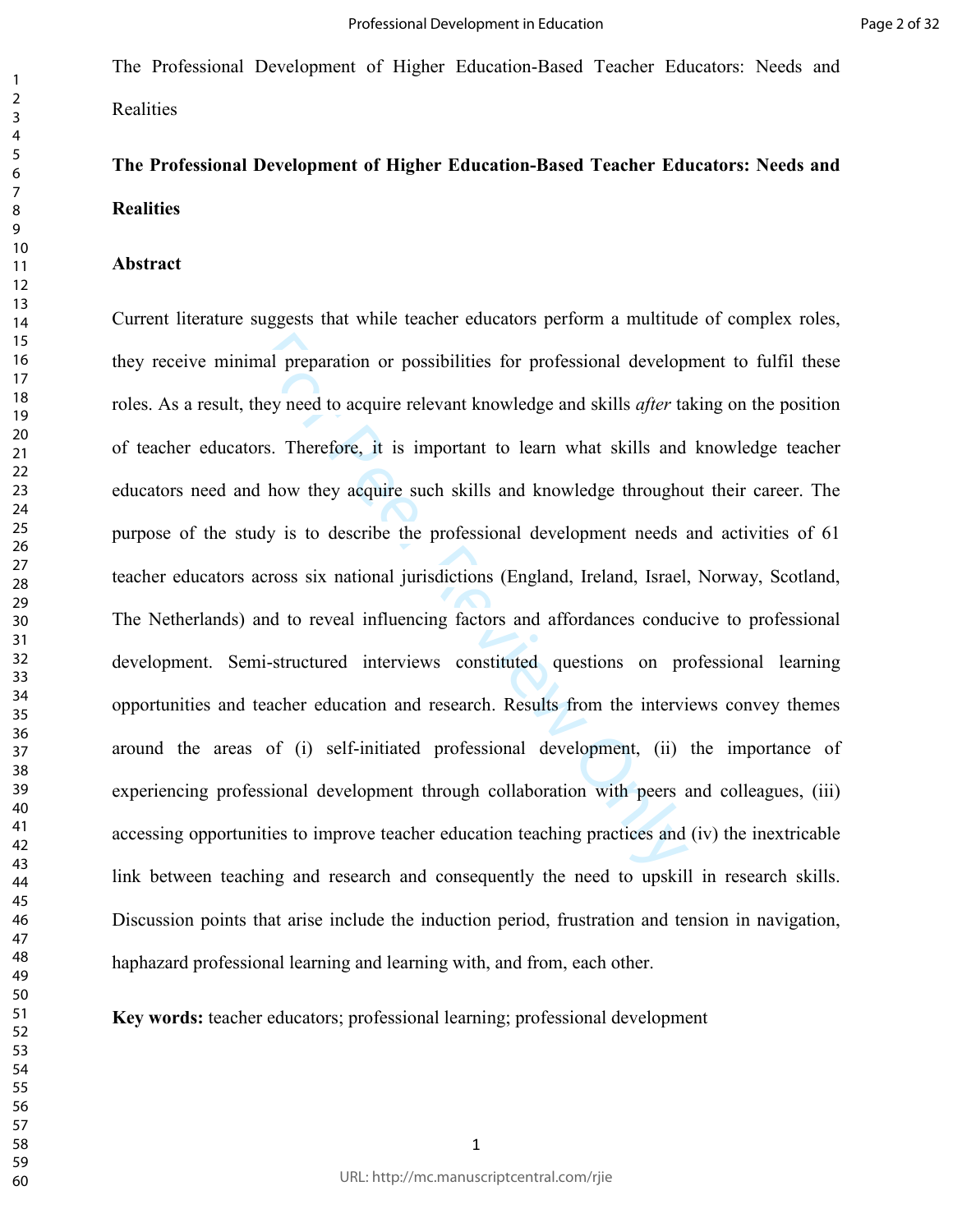## **Introduction**

ghran 2014, Lunenberg et al. 2014). While teacher educate<br>olved in the education of student teachers as well as conservice teachers (European Commission, 2013, Czerniaw<br>swith teacher educators who work in higher education Teacher education quality has been acknowledged as an important factor influencing the quality of teaching and students' achievements (European Commission 2013). As a result, there has been a growing interest in teacher educators: their identity, skills, roles and professional development (Loughran 2014, Lunenberg et al. 2014). While teacher educators can be defined as those who are involved in the education of student teachers as well as continued professional development of in-service teachers (European Commission, 2013, Czerniawski et al. 2017), the current paper deals with teacher educators who work in higher education institutes (as distinct from teacher educators based in schools). Current literature suggests that while teacher educators perform a multitude of complex roles, they receive minimal preparation or possibilities for professional development to fulfil these roles. As a result, they need to acquire relevant knowledge and skills *after* taking on the position of teacher educators (Murray & Male 2005, Smith 2011). Therefore, it is important to learn what skills and knowledge teacher educators need and how they acquire such skills and knowledge throughout their career. The purpose of the current study is to describe the professional development needs and activities of teacher educators across six national jurisdictions and to reveal influencing factors and affordances conducive to professional development.

#### **The Professional Roles of Teacher Educators**

Teacher educators perform diverse roles, each of which requires professional learning and development (Murray 2010, Swennen et al. 2010, Lunenberg et al. 2014). Teacher educators need to be expert teachers, 'developing expertise in making informed decisions about practice in ways that are responsive to complex situations based on sophisticated knowledge and thinking'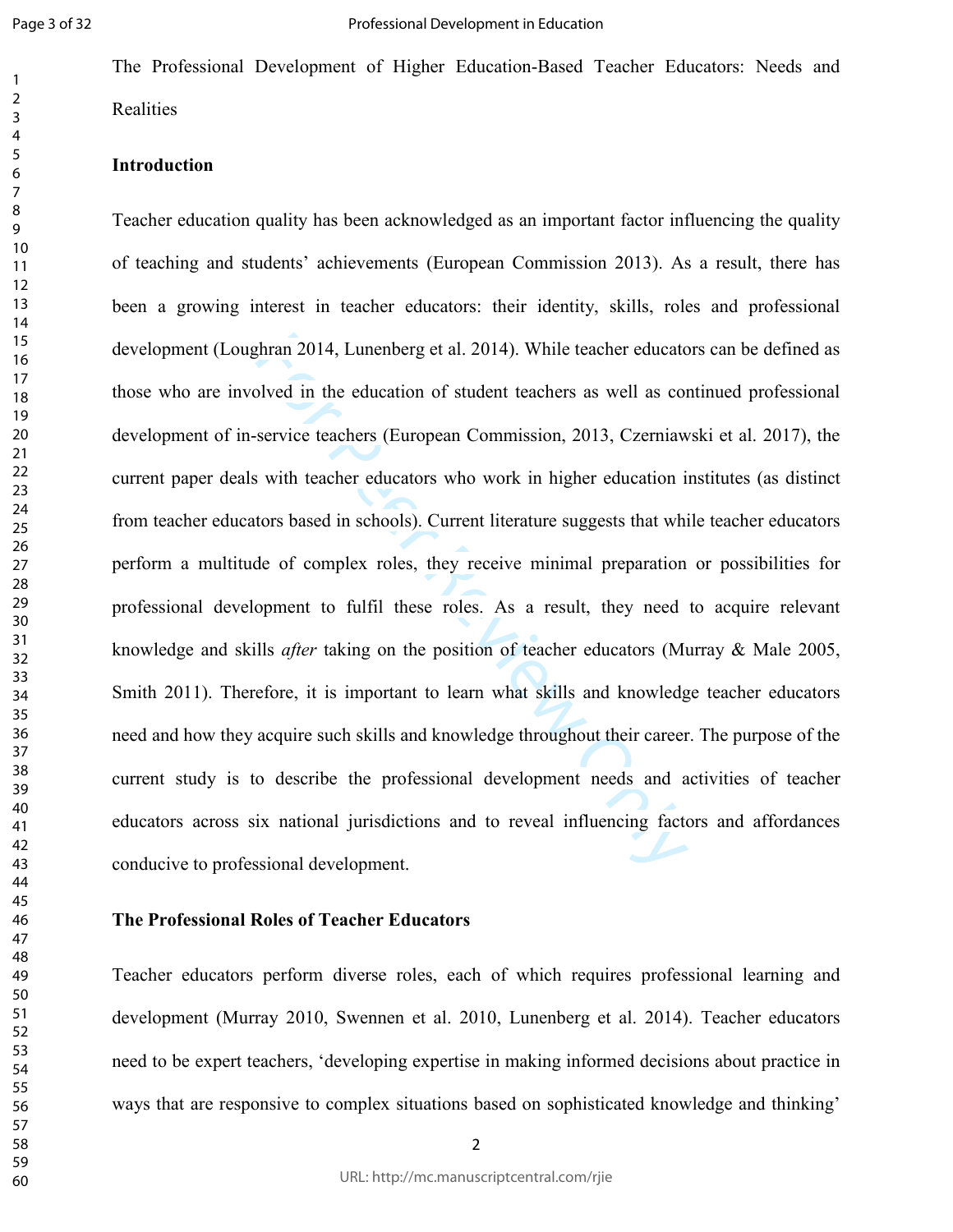oort their students, teacher educators must be aware of the<br>tut teaching from their own experience. The pedagogy<br>s to challenge student teachers' preconceptions of teac<br>lents in schools. As for second order teaching, teach (Loughran & Hamilton 2016, p. 6). Teaching adult learners at higher education institutes involves a different approach to teaching than teaching students in schools (Lunenberg et al. 2014). In defining the pedagogy of teacher education, Loughran (2014) suggests two complementary aspects: learning about teaching and teaching how to teach (i.e., 'second order teaching'). To support their students, teacher educators must be aware of the ways in which their students learn about teaching from their own experience. The pedagogy of effective teacher education also aims to challenge student teachers' preconceptions of teaching based on their experiences as students in schools. As for second order teaching, teacher educators serve as role models to their students (Russel, 1997, Loughran, & Hamilton 2016). However, setting a good example is not enough. Teacher educators need to formulate their implicit deliberations and 'know how' of teaching in an explicit manner, forming linkages between theory, previous research, current experience and their students' future teaching. As Lunenberg et al. (2007) convey, teacher educators may not have the required knowledge, skills and emotional willingness to risk exposing their insecurities and mistakes in front of their students. Furthermore, to support student teachers' professional development, teacher educators need to be engaged in deep reflection that involves scrutiny and clarification of their own educational beliefs, values and mission (Korthagen & Vasalos 2005, Loughran 2014, Loughran & Hamilton 2016).

Research and teaching are connected in more than one way. Effective teacher educators are increasingly expected by their institutes to be critical readers of research, basing their teaching on the accumulated knowledge and experience of the professional teaching community (Murray et al. 2009, Elstad 2010, Loughran 2014). In addition, many academic institutes expect teacher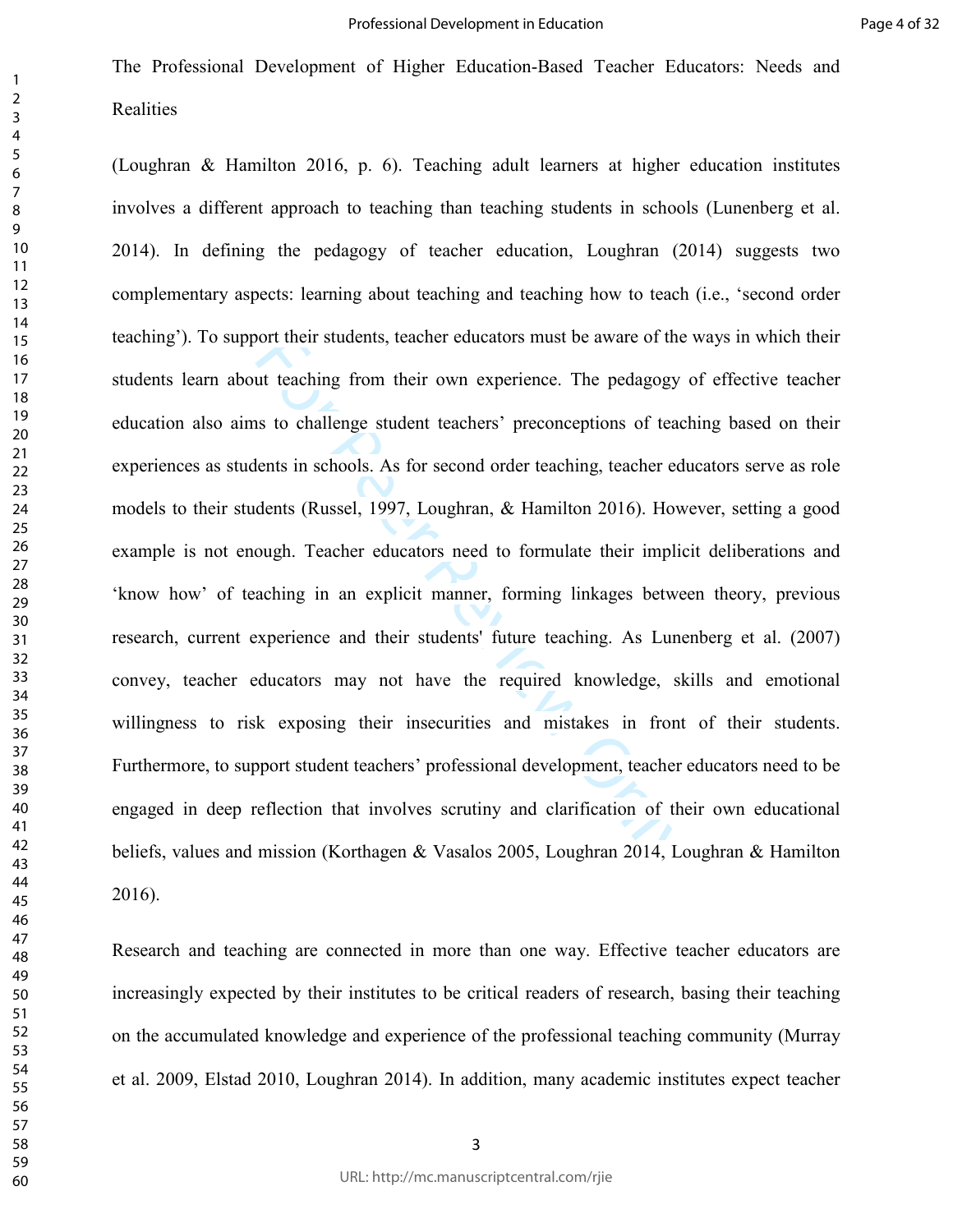The Professional Development of Higher Education-Based Teacher Educators: Needs and **Realities** 

(either individually or collaboratively) raises teacher edues<br>between their mission and beliefs and their actual piew ways of teaching in relation to their students' learn<br>0). Such research may challenge 'taken for granted educators to contribute to the development of knowledge in their field through their own research (Zeichner 2007, Lunenberg et al. 2014). Authors underline teacher educators' simultaneous roles as researchers and practitioners and suggest that researching their own practice is one way to connect the two roles (Cochran-Smith 2005, Lunenberg et al. 2014, Smith 2015). Researching their own practice (either individually or collaboratively) raises teacher educators' awareness of possible mismatches between their mission and beliefs and their actual practice, and enables them to explore new ways of teaching in relation to their students' learning (Cochran-Smith 2005, Murray 2010). Such research may challenge 'taken for granted' conceptualizations and practices, and thus transform teacher education rather than add improvements to the current system (Loughran 2014). Active participation in research is a model of life-long learning to student teachers (Lunenberg et al. 2007). While this situation captures the ideal scenario, this may not always play out in practice and subsequently has implications for the types of professional development teacher educators are expected to engage in.

Teacher educators work in 'borderline areas' between academia, schools, local authorities and communities, where they act as mediators (Lunenberg et al. 2014). The contexts of their work include individual professional backgrounds and a diversity of institutional and national contexts. These influence their work, task-perception, identities and positions, as well as their professional development needs and opportunities (Murray 2014). For example, teacher educators are usually recruited from two sources, working either as teachers in schools or as researchers in universities (Vanassche et al. 2015). Former teachers need to be introduced into research, whereas researchers may lack teaching skills. Given the complexity of the profession on the one hand, and the lack of abiding entry requirements and pre-service preparation on the other hand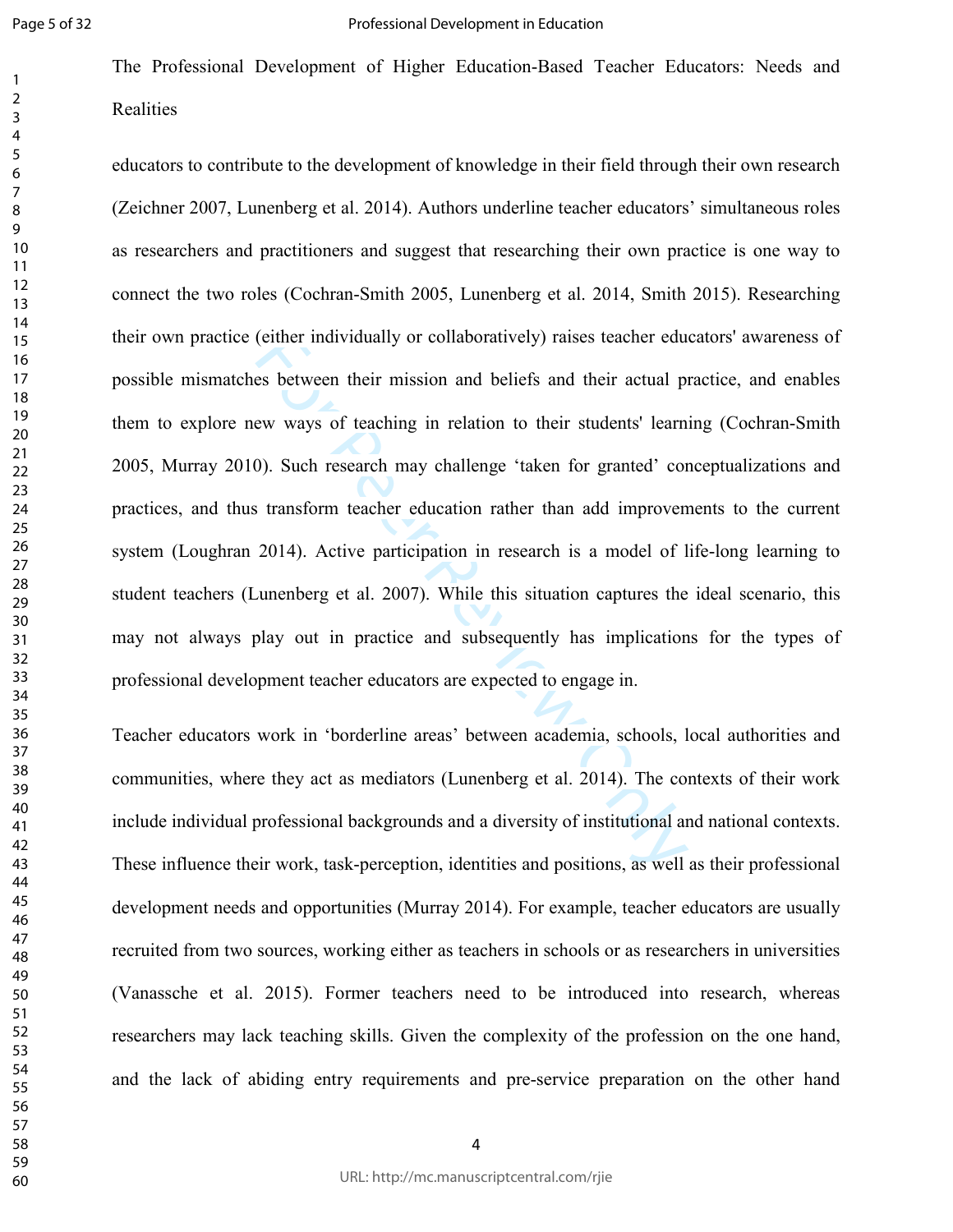(Goodwin et al. 2014), professional development is essential for teacher education quality (BERA & RSA 2014).

#### **The Professional Development of Teacher Educators**

activities over a relatively short time period, and many<br>(for example, Murray & Male 2005, Berry 2007, Loug<br>dearth of research that provides an exploration of the p<br>er educators throughout their career. One exception is<br>er The majority of studies dealing with teacher educators' professional development discuss the effects of specific activities over a relatively short time period, and many focus on beginning teacher educators (for example, Murray & Male 2005, Berry 2007, Loughran 2013, Murray 2014). There is a dearth of research that provides an exploration of the professional learning activities of teacher educators throughout their career. One exception is Smith (2017), who describes her career trajectory with the intention of highlighting lessons that may be used to shape future opportunities for teacher educators' professional development. Smith (2017) reports that two major factors enhanced her professional development: (1) self-initiation and determination to move out of her comfort zone and seek new challenges and (2) collaboration with colleagues. Another exception is a recently published cross-national study (Van der Klink et al. 2017) that explored teacher educators' concerns and professional development activities during their induction period and as experienced teacher educators. The study describes a variety of professional development activities in which teacher educators engage, such as participation in formal study programmes, informal consultations with colleagues and conducting research. Similar with Smith (2017), they point to personal motivation and needs as the driving forces that enhance professional development. The main obstacles hindering participation in professional development activities are lack of time and work overload, a finding that also emerged in a large international survey of teacher educators' professional development needs (Czerniawski et al. 2017). Nevertheless, the factors that influence participation in professional development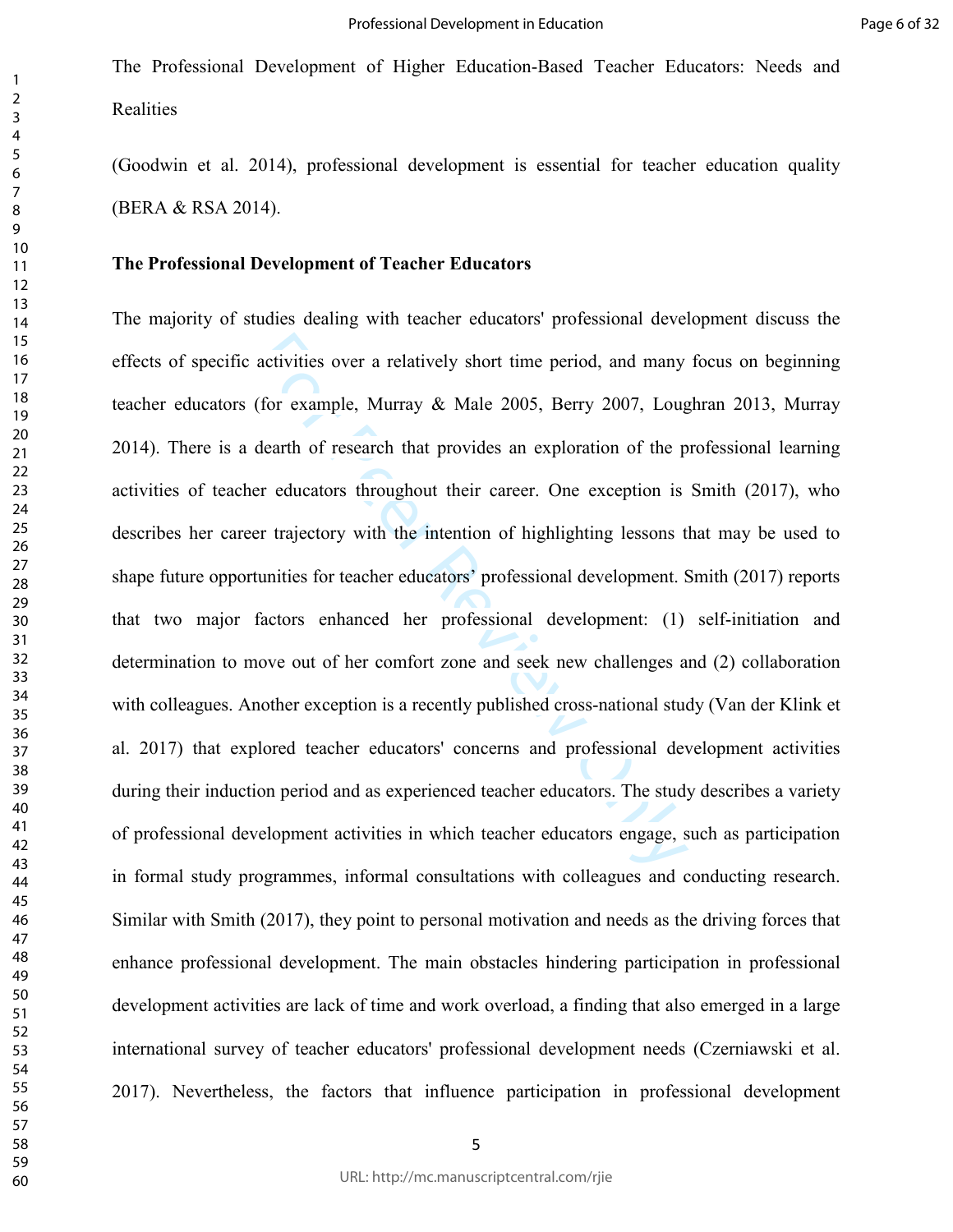The Professional Development of Higher Education-Based Teacher Educators: Needs and **Realities** 

activities are described in general terms that do not expose the specific influencing factors that are associated with each of the activities. The study reported in this paper acknowledges this gap. It explores the professional development needs and activities of a sample of teacher educators over seven national jurisdictions, attempting to gain insight in professional development activities aimed at addressing the needs of teacher educators. Identifying such influencing factors is a first step towards the formation of effective opportunities for teacher educators' professional development.

addressing the needs of teacher educators. Identifying such<br>ds the formation of effective opportunities for teacher edu<br>ing' is different from the traditional definition of 'professia<br>g constitutes the learning that is und 'Professional learning' is different from the traditional definition of 'professional development'. Professional learning constitutes the learning that is undertaken on a daily basis embedded within the remit of fulfilling the role as a teacher / teacher educator is underpinned by research and practice-based evidence and supported by a professional learning community (Berry et al. 2007). Professional development tends to refer to 'formal courses' and there has been criticism of such efforts where these opportunities are one-off events, providing little or no follow-up support (Mockler 2005). While the focus of this paper is professional learning, the distinction between the two terms is not always explicitly evident across the literature and therefore, in reporting related research, in some cases, the two terms are used interchangeably.

## **The Context of the Study**

The study was conducted by members of InFo-TED (International Forum for Teacher Educator Development). InFo-TED is a group of experienced teacher educators from seven national jurisdictions (England, Flanders, Ireland, Israel, Norway, Scotland and The Netherlands). Flanders is not included in the study reported here. The group was formed to promote international, as well as national, initiatives to support the professional development of teacher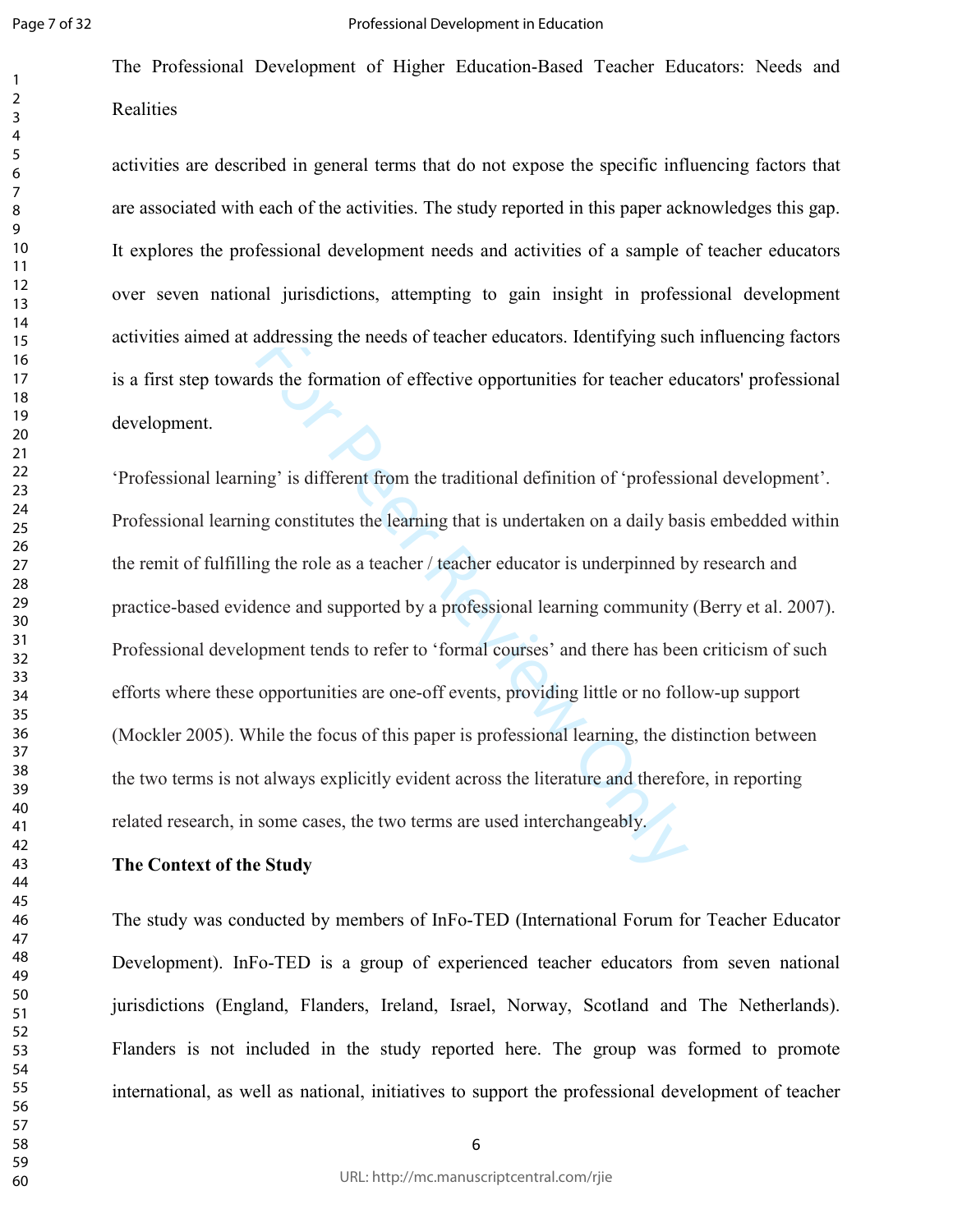thes. In the survey, protessional development preterence<br>distinct types. The first type related to improving researed<br>and presenting at conferences. The second type w<br>ties, e.g., learning about current developments in teac educators (Vanassche et al. 2015, Kelchtermans et al. 2018). One of the group's first actions was to conduct a professional development needs survey, to which over a thousand higher educationbased teachers educators responded (Czerniawski et al. 2017). The survey found that teacher educators value professional learning and are interested in participating in professional development activities. In the survey, professional development preferences could be clearly divided into two distinct types. The first type related to improving research skills, such as scholarly writing and presenting at conferences. The second type was associated with educational capacities, e.g., learning about current developments in teacher education, or assessment methods. The first type was more prevalent among teacher educators with PhDs, whereas the second type was characteristic of teacher educators with a Master's qualification. The distinction may imply that teacher educators follow specific professional development trajectories that are related to, and a continuation of, their recruitment into teacher education either from the universities or from schools (Vanassche et al. 2015). In this paper we look deeper into teacher educators' professional development activities, aimed at addressing their professional needs. That is, how they conceive of these needs, what opportunities they have, and what influences participation in professional development activities.

## **Methods**

#### *Participants*

A sample of 61 higher education teacher educators (15 from England; 10 from each of three countries – Ireland, Israel, Norway; 11 from Scotland; 5 from The Netherlands) were sourced after completing the European survey noted in the above section that set out to establish the professional learning experiences and needs of higher education-based teacher educators. Each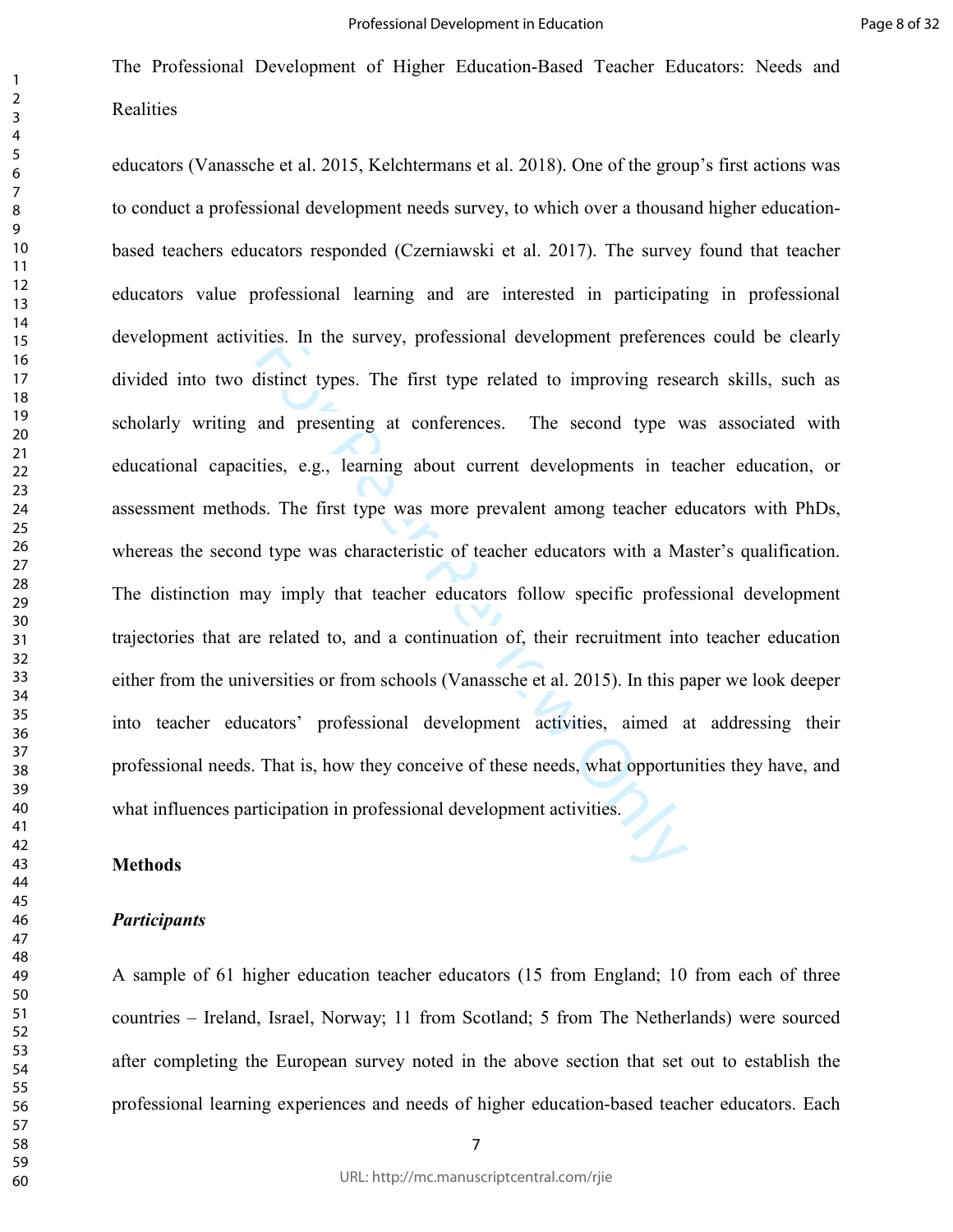$\overline{2}$  The Professional Development of Higher Education-Based Teacher Educators: Needs and Realities

of these teacher educators noted their interest in being involved further in the study. The sample of teacher educators in this study resulted in a range of demographics across age, gender, qualifications, years of experience as a teacher, years of experience as a teacher educator, academic roles and responsibilities and future aspirations as a teacher educator. Demographics for the sample of teacher educators are noted in Table 1.

A limitation of this study is the small and self-selected sample from each of the participating jurisdictions.

[Insert Table 1 here]

#### *Interviews*

For educators are noted in Table 1.<br>
S study is the small and self-selected sample from each<br>
Study is the small and self-selected sample from each<br>
Property of the small and splitted with teacher educators with<br>
The pilot The semi-structured interview protocol was piloted with teacher educators who were not part of the study sample. The pilot was conducted to ensure the wording and spirit of the questions being posed translated and transferred appropriately across numerous geographical and language contexts. Those who were responsible for conducting the pilot studies were the same individuals who conducted the main study semi-structured interviews, which allowed for a level of consistency in the presentation of the interview protocol across the countries. The interview questions closely mapped the sections of the previously completed survey and constituted questions on (i) background and demographics, (ii) professional learning opportunities and (iii) teacher education and research. Interviews were conducted in each participant's native language in a setting of their choosing, with interviewees providing informed consent for the interviews. Interviews lasted between 35 minutes and 90 minutes. Each interview was transcribed in the language in which they were conducted.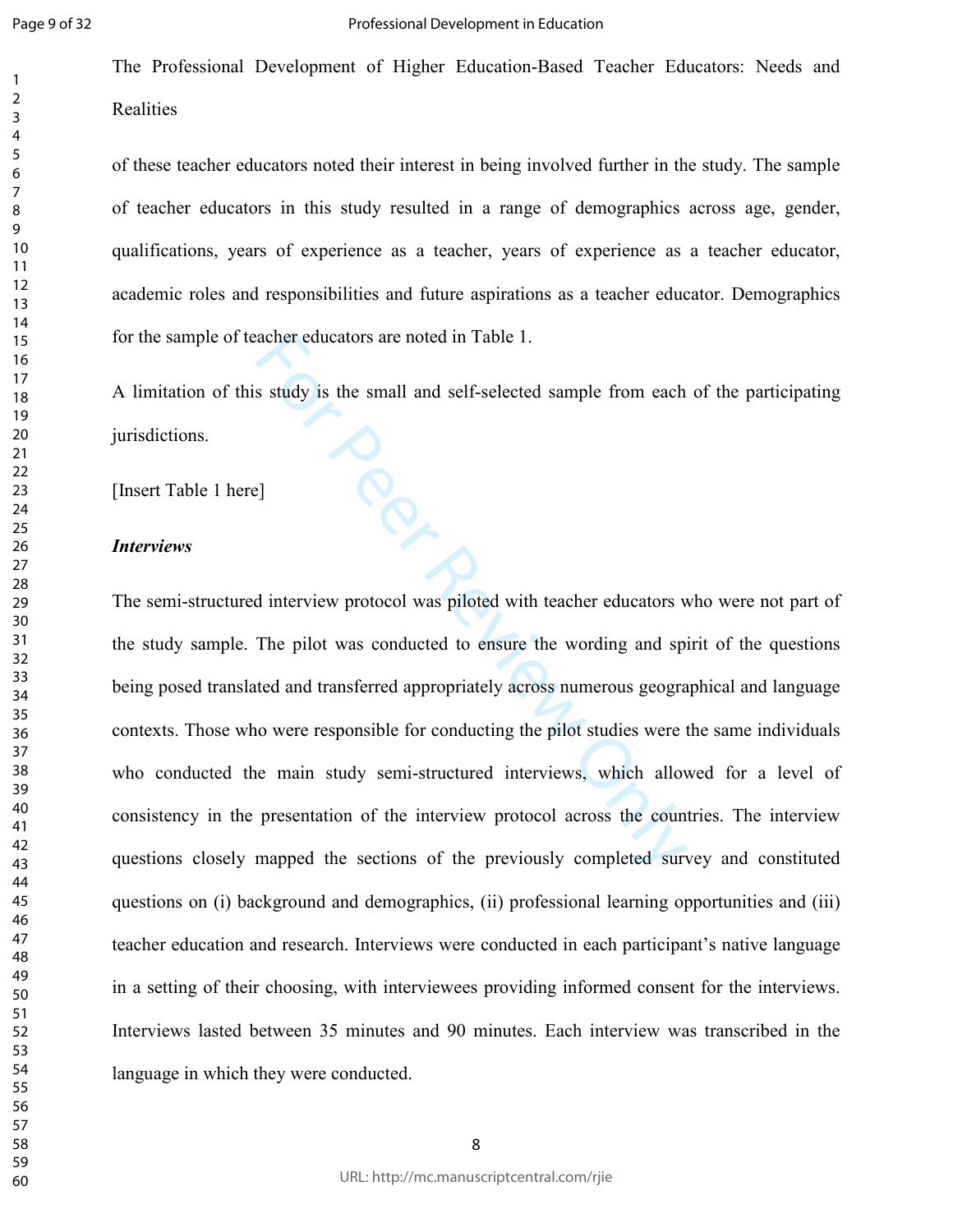### *Data analysis*

g and retrieval of similarly coded segments (Mason 1996<br>
sidictions. These were arranged under specific themes<br>
se themes aligned with the professional development opp<br>
themes that emerged necessitated further consideratic The interview data were analyzed thematically. Initially, the researchers in each of the six jurisdictions identified themes related to professional development opportunities arising from their specific country interviews. A coding process, used in identifying similar text units, followed by linking and retrieval of similarly coded segments (Mason 1996), was standardized across the six jurisdictions. These were arranged under specific themes and the data was analyzed under these themes aligned with the professional development opportunities of teacher educators. New themes that emerged necessitated further consideration and analysis of previously coded data. Four themes that were prevalent across the six jurisdictions (albeit to varying extents) are now explored in the results section. Quotations have been selected from the higher education-based teacher educators across the six jurisdictions and from varying degrees of experience. The chosen quotations will provide the reader with the teacher educator voice to reinforce the main observations.

#### **Results**

Results from the higher education-based teacher educators' interviews convey themes around the areas of (i) self-initiated professional development, (ii) the importance of experiencing professional development through collaboration with peers and colleagues, (iii) accessing opportunities to improve teacher education teaching practices and (iv) the inextricable link between teaching and research and consequently the need to upskill in research skills.

#### *Self-initiated Professional Development*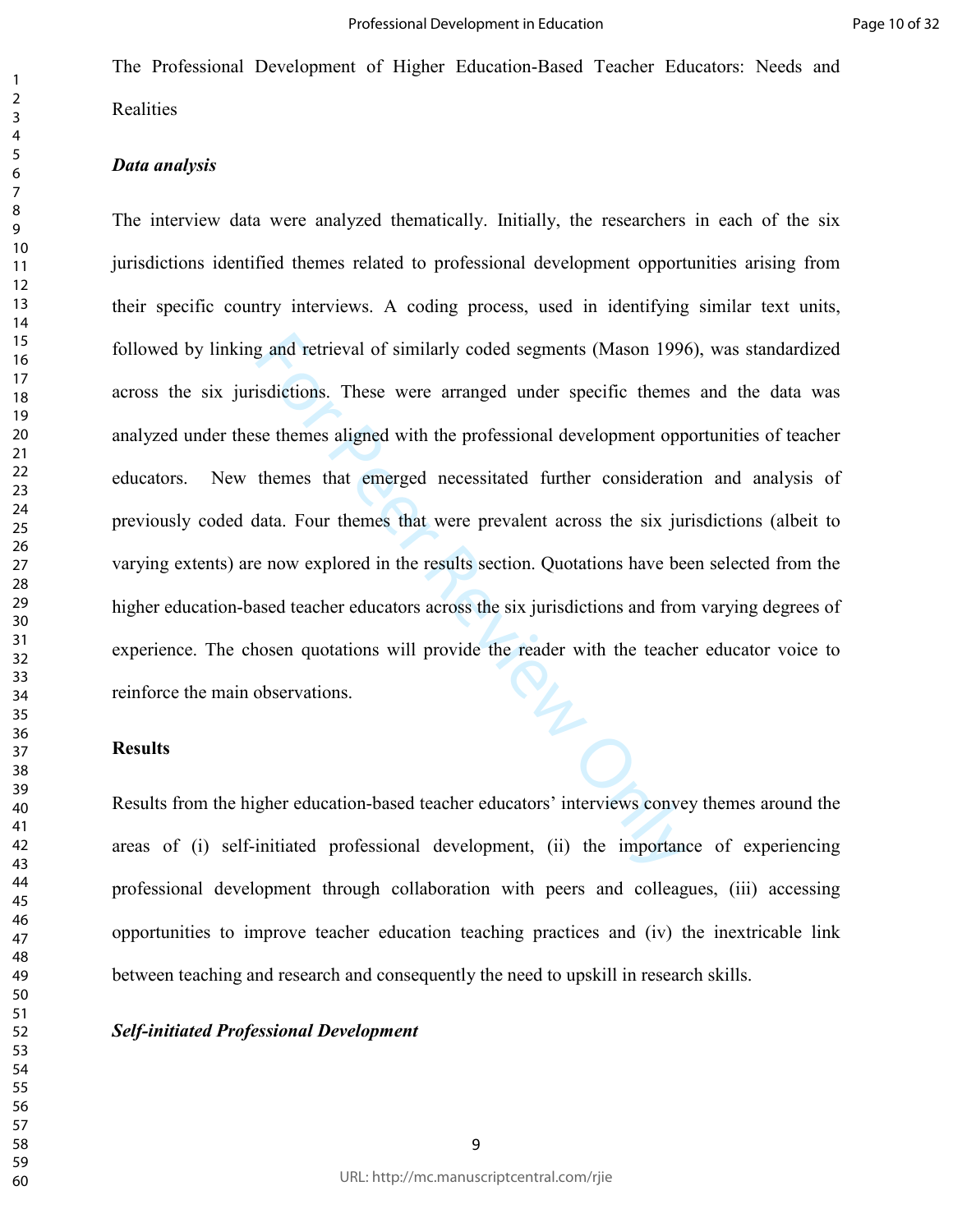$\overline{2}$  The Professional Development of Higher Education-Based Teacher Educators: Needs and Realities

Teacher educators entered teacher education with a variety of backgrounds and needs. It was consistently clear across all countries that teacher educators' professional development was predominantly self-initiated. Independent of background, enacting teacher education was different to what individuals had experienced before, with a level of vagueness and ambiguity on what was expected from them. In some instances, this resulted in teacher educators believing they lacked a specific skill-set required to be an effective teacher educator. This is captured most succinctly by one teacher educator;

*"(…) then you are hired and then you are expected to be able to do everything and that is difficult in the beginning at times (…) things are expected of me. Things of which I actually estimate that I do not know that very well but apparently I should be able to do it"* (The Netherlands).

For them. In some instances, this resulted in teacher<br>fic skill-set required to be an effective teacher educator. T<br>acher educator;<br>cou are hired and then you are expected to be able to do et<br>the beginning at times (...) Across most institutes there was a lack of opportunity to pursue professional development specific to teacher education and teacher educators. Professional development opportunities targeted at more generic teaching in higher education audiences heightened the need for teacher educators' development to be self-initiated. One teacher educator commented on the more generic audiences for professional learning opportunities, at the expense of a dearth of professional learning opportunities for teacher educators, *"(…) my level of satisfaction wouldn't be as high with the generic opportunities that are afforded to academics generally"* (Ireland).

In order to develop as teacher educators, the interviewees explained how and why they had initiated their own professional development experiences; *"There are no professional development opportunities unless you devise them yourself"* (Israel) and *"(…) mainly the*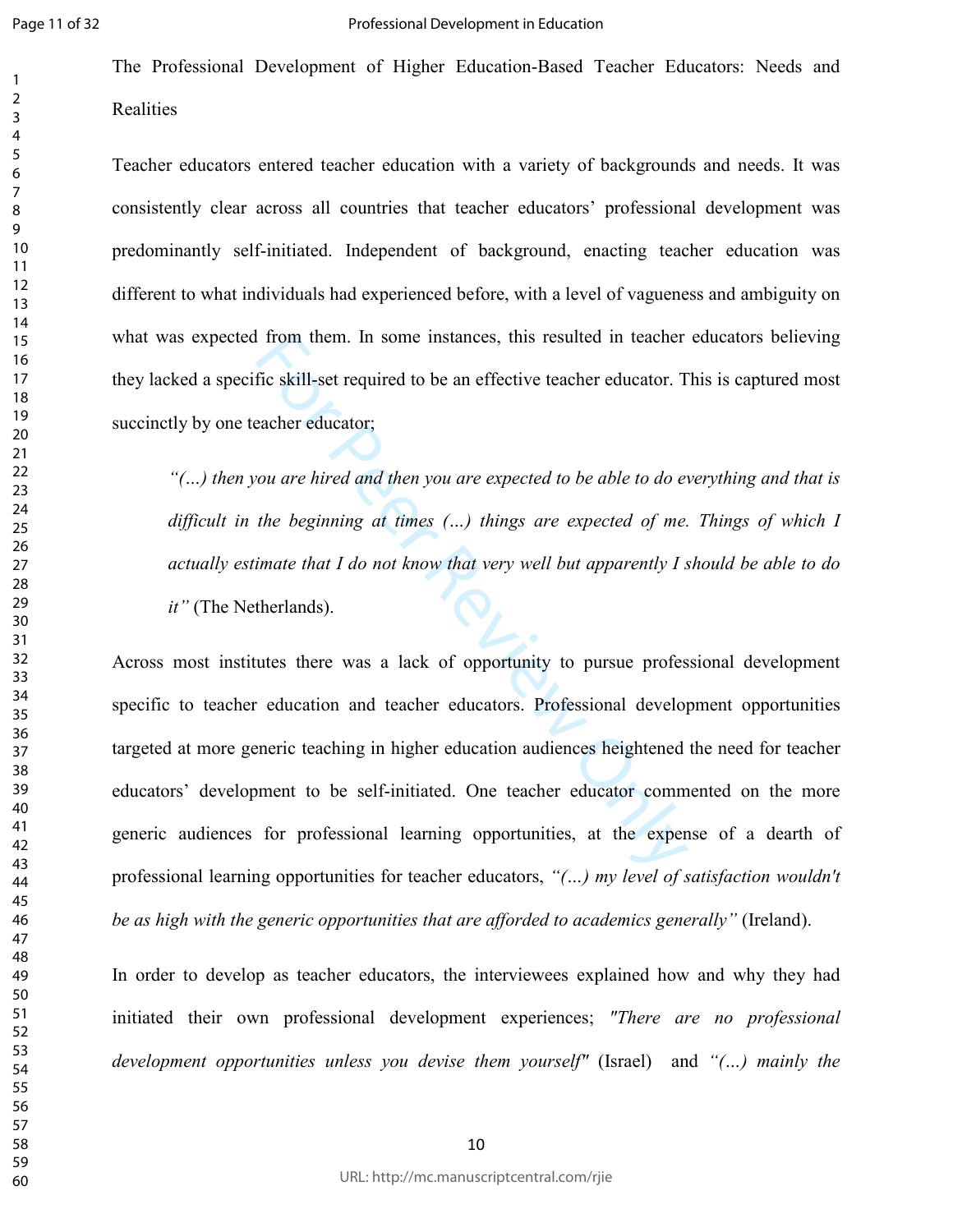*motivation has been personal satisfaction, taking control and ownership over my personal development which I was always told was a key feature of the job"* (England).

Something I generally know the University's procedures<br>
out about it" (Scotland) and "It's not just the institution<br>
out about it" (Scotland) and "It's not just the institution<br>
out the institution of the institution of th Teacher educators were, furthermore, proactive in accessing professional development opportunities in and outside of their own institutes, *"I'm very much a self-starter in that respect (…) if I need to do something I generally know the University's procedures well enough that I can go and find out about it"* (Scotland) and *"It's not just the institution [professional development opportunities]. I gain knowledge from any opportunity. Last year after masterclasses delivered by international speakers (…) I gained something from each"* (The Netherlands).

# *The Importance of Experiencing Professional Development through Collaboration with Peers and Colleagues*

An important source related to professional development was collaboration with others. Three main areas arose under this heading and included the appreciation from mentees of being mentored by more experienced colleagues, working together / collaboratively with colleagues and becoming a mentor to those new to teacher education.

Viewing other teacher educators as mentors on entering teacher education as a beginning teacher educator was commonly depicted as a meaningful learning experience, *"When I arrived at the college it was after the academic year had already started and I didn't know anything, really – nothing at all. But there were two adjacent instructors that supported me tremendously, all along the way, and that's how I reached my current position"* (Israel) and "*I got a mentor my first year in teacher education. He got some extra time for supporting me (Norway). While the quotes*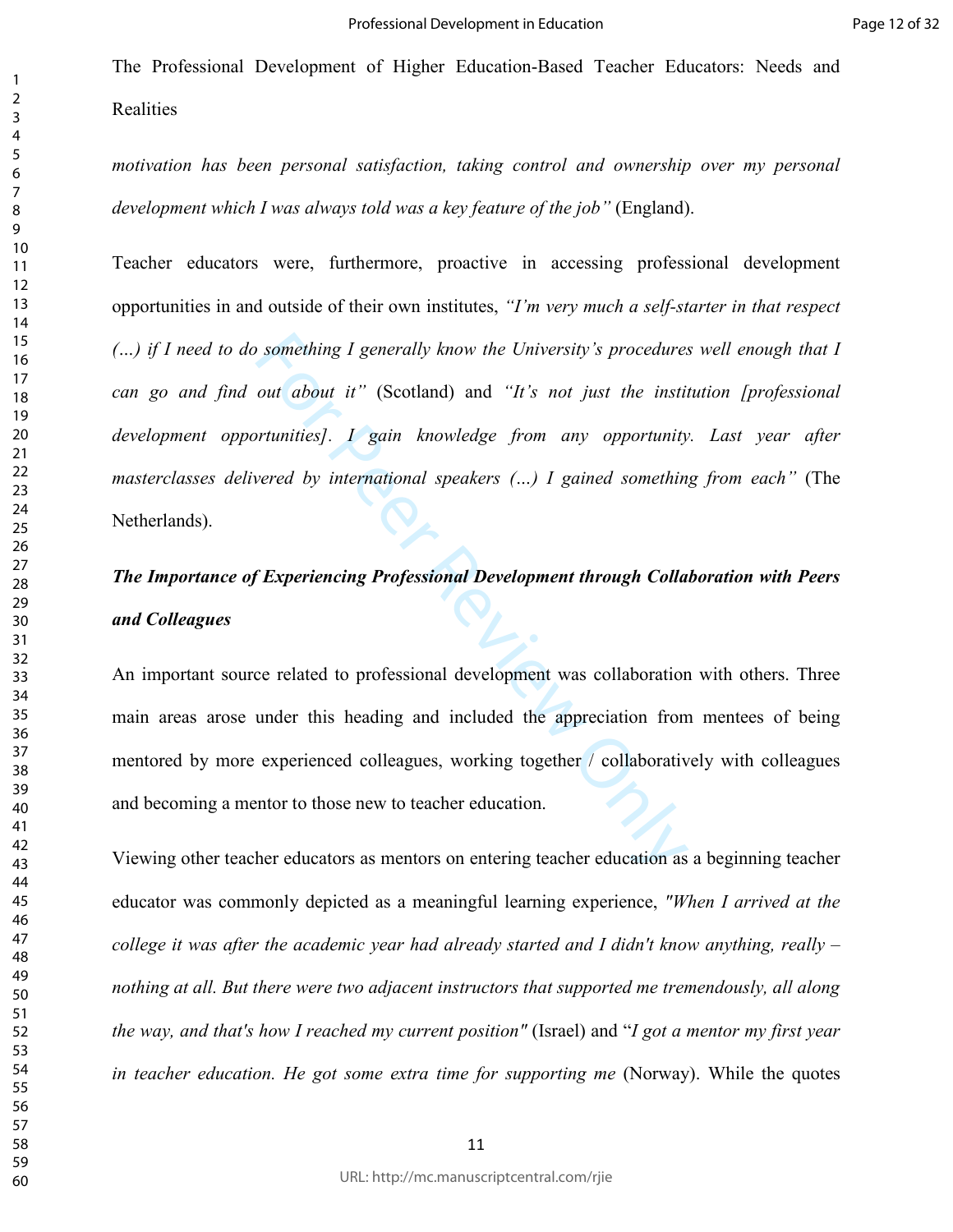The Professional Development of Higher Education-Based Teacher Educators: Needs and **Realities** 

convey the appreciation by teacher educators of an appointed mentor, the interview data suggests that such an opportunity was rare.

counter (...) more informal" (The Netherlands) and "I can be the the or what my own colleagues are doing and they are seven an informal coffee conversation, I find that very value of the seven an informal coffee conversat Connecting with colleagues informally was also deemed a stimulating experience, *"I was lucky to work with a teacher educator who I worked with for a long time (…) just discussing difficult things that you encounter (…) more informal"* (The Netherlands) and *"I don't always get the opportunities I'd like to hear what my own colleagues are doing and they are doing fine work as well. Whether that's even an informal coffee conversation, I find that very valuable"* (Ireland). It appeared to be supportive conditions for professional dialogue than formalized opportunities to up-skill in a particular topic that was most valued, *"I need informal conditions often rather than formal conditions, for my professional learning to occur. I might need help every once in a while, I might need some motivation, I might need to get with a group"* (Ireland).

Having access to a community of teacher educators was consistently reported as an effective and preferred means of experiencing professional development, *"(…) a community is very important. A community of people with whom you can discuss current affairs, where you can discuss things and where you can compare your practices to others"* (The Netherlands). However, teacher educators were cautious in their expectations of what colleagues with demanding job remits could feasibly contribute to with respect to collaborative community support, "*It feels too difficult to carve out staff time or resources for it or to ask other people to collaborate because you know that they will be collaborating over and above their normal responsibility*" (Scotland). Consequently, even if informal support in a community is valued, it has its challenges.

The opportunity to co-teach was referenced by one Norwegian teacher educator as an invaluable opportunity when starting to work in a new institute in a bid to ensure a level of quality teaching,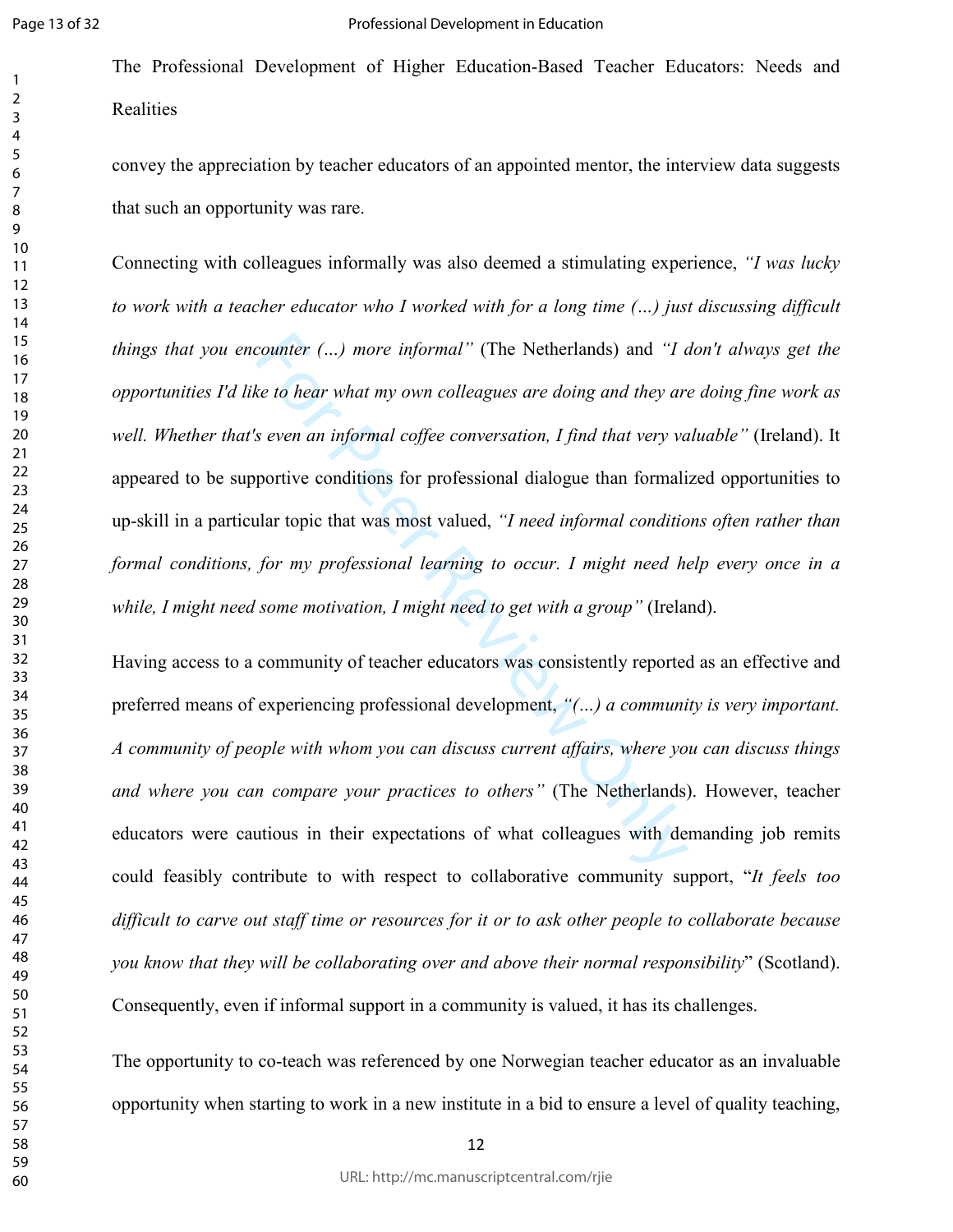*"I had the great advantage of having a colleague who was there all the time and knew the modules and the organization. I have been newcomer in other jobs without the same benefit* (Norway). Some teacher educators in Norway experienced interdisciplinary co-teaching and one even co-taught across countries. Such experiences were noted as invaluable for their professional development as a teacher educator due to being introduced to new perspectives and challenging their own teacher education practices. However, there was an awareness from the Norwegian teacher educators that, given the expense of co-teaching and a current emphasis on supporting and producing research outputs, co-teaching was no longer a common practice across teacher education programmes.

eacher educator due to being introduced to new perspect<br>education practices. However, there was an awareness f<br>hat, given the expense of co-teaching and a current emp<br>earch outputs, co-teaching was no longer a common pra<br>m Collaboration with teacher educators in other European institutes and countries heighted professional learning opportunities. In Ireland, the collaboration amongst teacher educators in one institute and teacher educators in other European institutes was heighted by those who were actively part of European project consortiums. This collaboration was further supported by Norwegian teacher educators who acknowledged that there was not always the opportunity to learn from teacher educator peers in your own institute with respect to research activity. One teacher educator explained she was the only teacher educator within her field of expertise with a PhD and, subsequently, had to explore opportunities to learn from peers in other jurisdictions, "*I am formally supported, but need a research environment, because there is no environment related to my subject at this institution"* (Norway)*.* 

There was an admittance that cooperation and collaboration can be challenging with respect to criticism and competition, *"My* [preference for] *learning with colleagues in environments that tend to be challenging but safe (…) looking at the notion of learning environments that will push*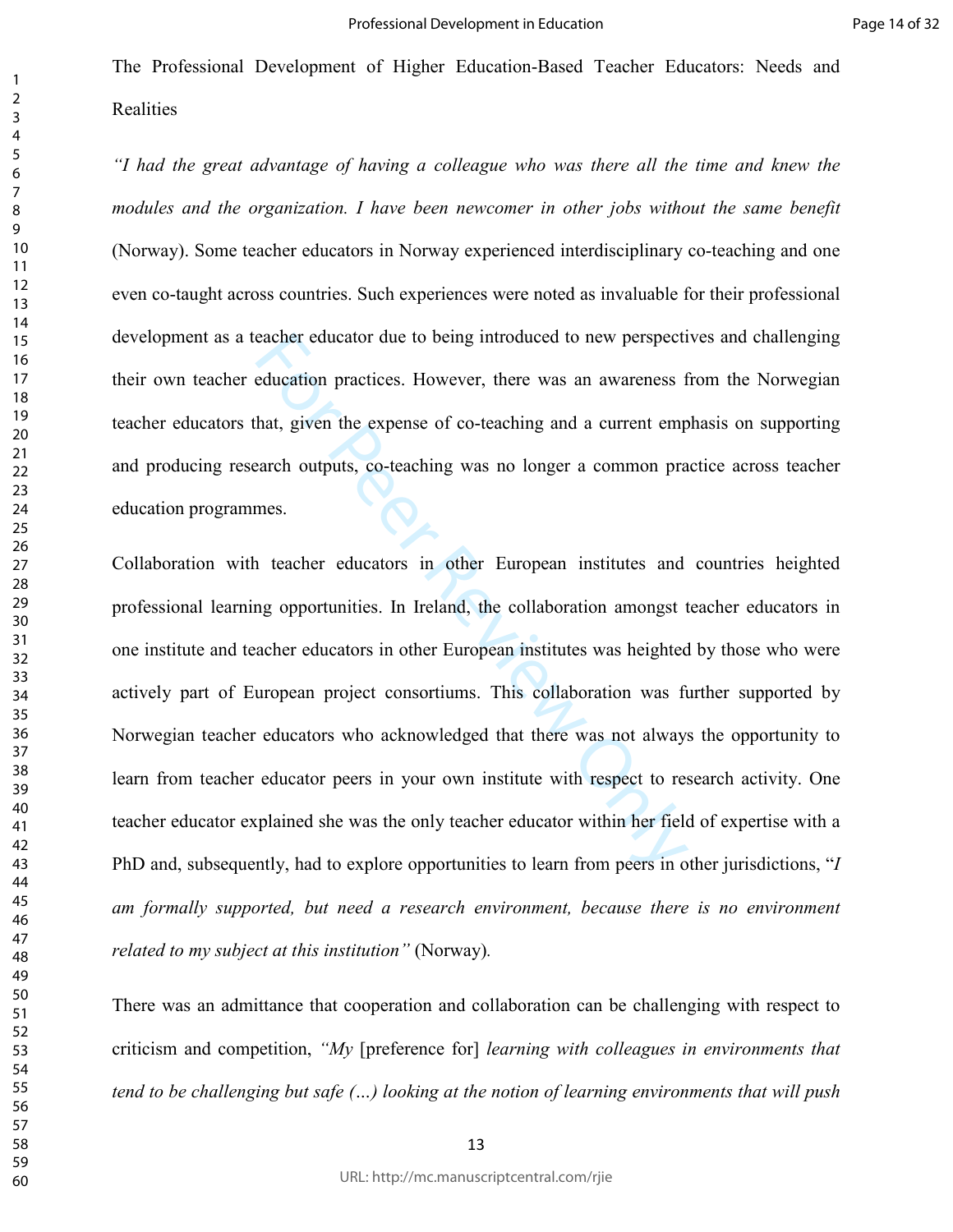The Professional Development of Higher Education-Based Teacher Educators: Needs and Realities

*and pull but are not judgmental"* (Ireland) and *"Among my colleagues I'm supported by some, but there's a kind of competition"* (Norway). In the latter context, the teacher educator explained that other teacher educators envied the opportunities she had been given and subsequently a distance had been created between her and some of her colleagues. Another teacher educator noted how teacher educators' competing time commitments can result in working collaboratively as more of a barrier to development than if you are working on your own, *"(…) collaboration can be a barrier because if it was just me [working on the project] I'd just get on and do it"*  (England).

Within our sample, very few teacher educators mentored other teacher educators. Those who did found the experience rewarding and enriching;

educators' competing time commitments can result in work<br>or to development than if you are working on your own,<br>ecause if it was just me [working on the project] I'd just<br>very few teacher educators mentored other teacher e *"I guide an amazing researcher. We conduct inter-cultural research. Inter-cultural research allows me to learn, to know the other (…) We are currently working on the first paper. It is very important for him to publish, and it is very important for me that he will publish (…) I also learn from my post-doctoral student. Very much"* (Israel).

While teacher educators had gained from being supported by more experienced colleagues, there appeared to be no formalised opportunity for teacher educators to study how best to support colleagues, "*I've worked with lots of very experienced teacher educators at different stages in my career, and I've learned a lot from them… I have not had any formal education opportunities for educating teachers*" (Scotland).

*Accessing Opportunities to Improve Teacher Education Teaching Practices*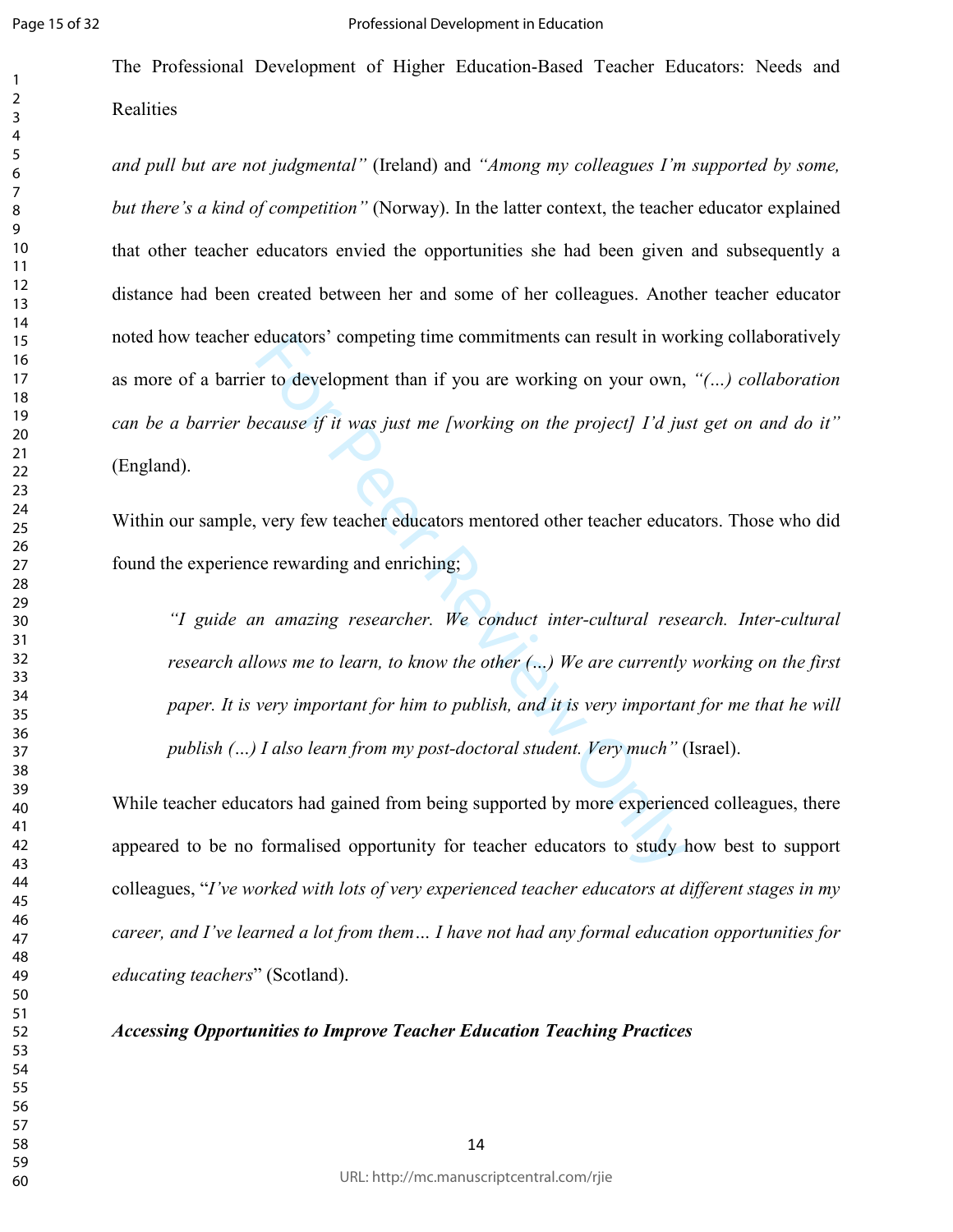There was a genuine interest from teacher educators in all contexts to continually improve their teaching practices.

ances, it is common that while these specific teacher et<br>tific content, the pedagogy element is delivered elsewher<br>tudent teachers are left to merge the two. Consequently, on<br>stitutes for staff to formally upskill in schol It is important that we acknowledge that not all those who identify as teacher educators have undertaken a teacher education related degree, whether as an undergraduate or at postgraduate level. In such instances, it is common that while these specific teacher educators deliver the technical and scientific content, the pedagogy element is delivered elsewhere on the programme and subsequently student teachers are left to merge the two. Consequently, opportunities run by higher education institutes for staff to formally upskill in scholarship and teaching is targeted at those who have undertaken academic roles where part of their responsibility is to teach their specific subject expertise to teacher education students. This not only provides an opportunity to improve their teacher 'education' practices but also, *"to meet people and talk and experience what other people are doing"* (Ireland). Nevertheless, teacher educators commented that a significant amount of opportunities provided by their institutes to upskill on innovative pedagogies were predominantly aimed at staff who were not teacher educators and, consequently, such opportunities appeared *"simplistic"* to teacher educators (Ireland).

The majority of teacher educators implied that insufficient affordances were offered in developing their teaching, *"I still feel they're* [teacher education practices] *kind of traditional, the ways of doing it, the lecturing (…) and lack of resources, always (…) and we don't have the opportunities to develop our own teaching in the teacher education as much as I'd like to"*  (Norway). A lack of resources and operational frameworks hindered teacher educators developing their teaching, "*There are no plans for developing our teaching except when it comes to digital tools. I work with it on my own or in cooperation with others"* (Norway). Insufficient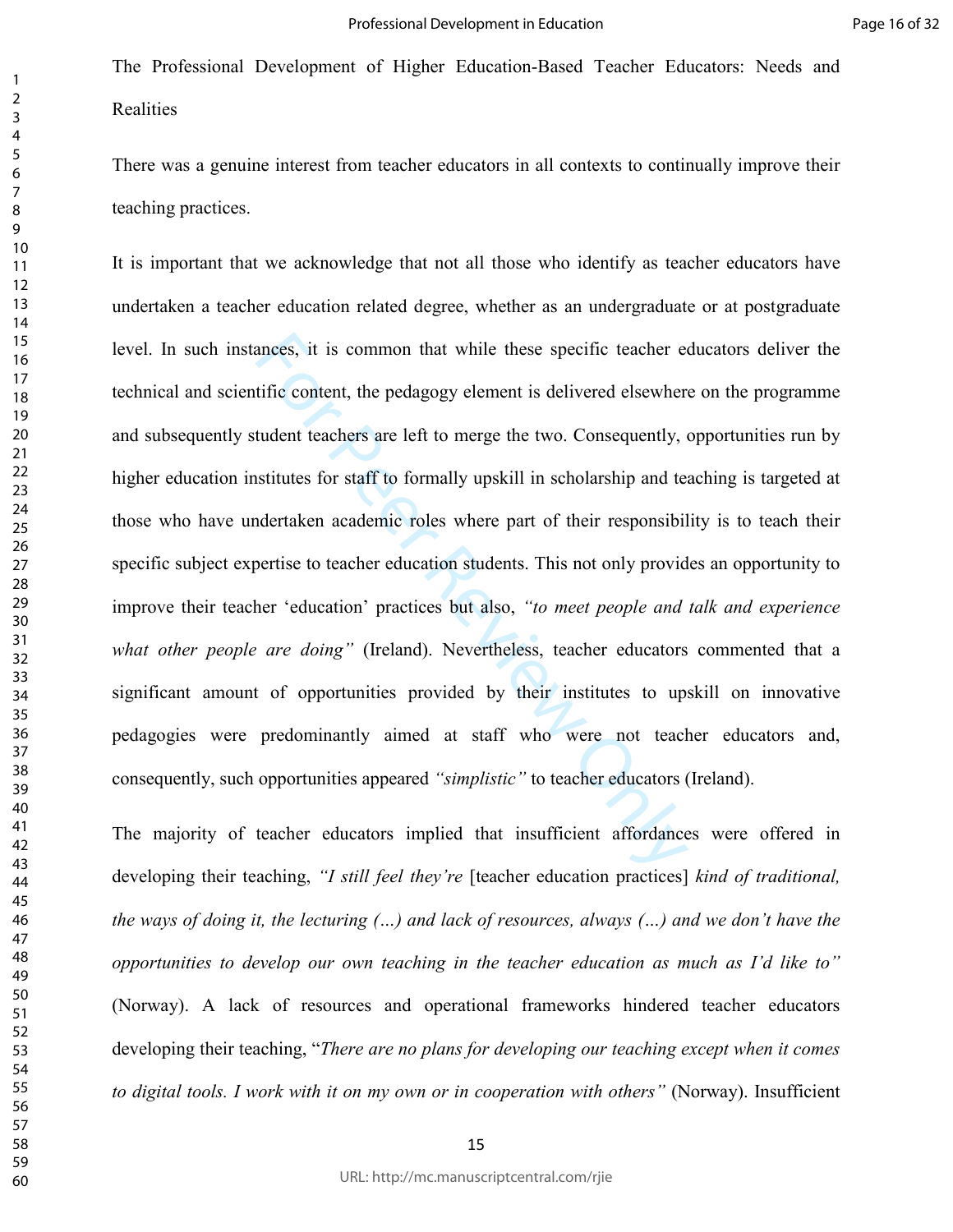The Professional Development of Higher Education-Based Teacher Educators: Needs and **Realities** 

affordances were heightened with the admittance that effective pedagogies were continually developing and needed to be aligned with the changing contexts of schools.

experience the reality of being part of the teaching profess<br>ersity it's one day longer since I worked in schools. The georging the talk' is getting bigger (...) need to spend times in set<br>England). The opportunity for tea Appreciating the difficulty of prioritising time as a teacher educator, there was an interest from teacher educators that they be supported to return to school for a period of time to practice as a school teacher and experience the reality of being part of the teaching profession, *"(…) every day that I work at university it's one day longer since I worked in schools. The gap between 'walking the walk' and 'talking the talk' is getting bigger (…) need to spend times in schools remembering what the job is"* (England). The opportunity for teacher educators to visit schools to observe student teachers on school placement had been removed for some teacher educators, resulting in teacher educators feeling somewhat removed from the reality of teaching, "*it's* [school placement] *shared knowledge, it's new knowledge, it's a dialogue space you know and there are opportunities for joint research as well and that has been removed now*" (Scotland).

Although teacher educators expressed a strong desire to improve their professional capacity as teachers, their professional development activities in this realm tended to be self-initiated, and gained minimal currency in academia;

 *"I have already developed my teaching. It is one of the main activities for me, but there is no pay off in teaching. I have been nominated as the teacher of the year in my institution several times. The most important for me is that students find the teaching meaningful, but the system gives no credit for teaching. You are encouraged to publish"*  (Norway)*.*

#### *The Need to Upskill in Research Skills*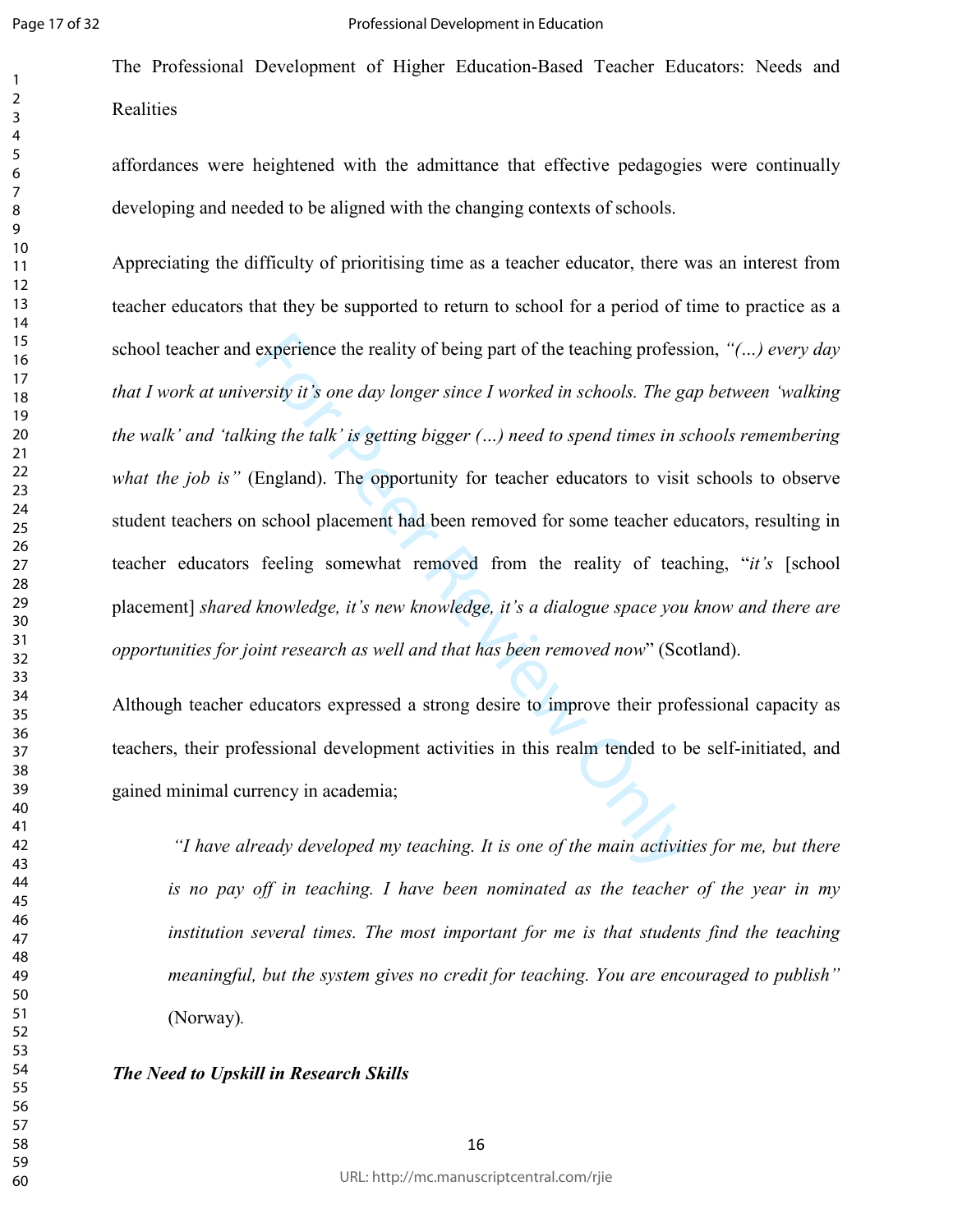There is an inextricable link between teaching and research. Teacher educators were unanimous in the need to keep abreast of recent developments that would inform their teaching. *"I want to ensure that my teaching is both research-informed and evidence based. In order to do that, I need to do whatever I can to try and keep abreast of any recent developments"* (Ireland), *"I think if I had excellence as a teacher without research I'd be missing a piece of the jigsaw"* (England) and;

as a teacher without research I'd be missing a piece of the<br>no research in your practice as a teacher / educator the<br>no research in your practice as a teacher / trainer and to w<br>no research in your practice as a teacher / *"If there is no research in your practice as a teacher / educator then I would question whether you are a teacher / educator or a teacher / trainer and to what extent what you are doing goes beyond "tips for teachers". If there is no use of research to inform what you're doing then that's training not education"* (England).

Acknowledging that they may not have the time to read the volumes of research publications, there was a preference for attending professional colloquia or conferences that would expose them to recent developments within a relatively short period of time.

Opinions diverged on whether teacher educators need to be active researchers. Some teacher educators were recruited from the research field and enjoyed doing research. There was a consensus that contractual obligations as a teacher educator in a university resulted in research being part of teacher educators' remit as well as legitimacy, *"Research is very important in teacher education. It has to do with legitimacy"* (Israel) and "*It's in my job descriptor and it is fundamental, … I mean it is there in black and white that I have a responsibility to carryout research and to write up that research as part of what I do*" (Scotland).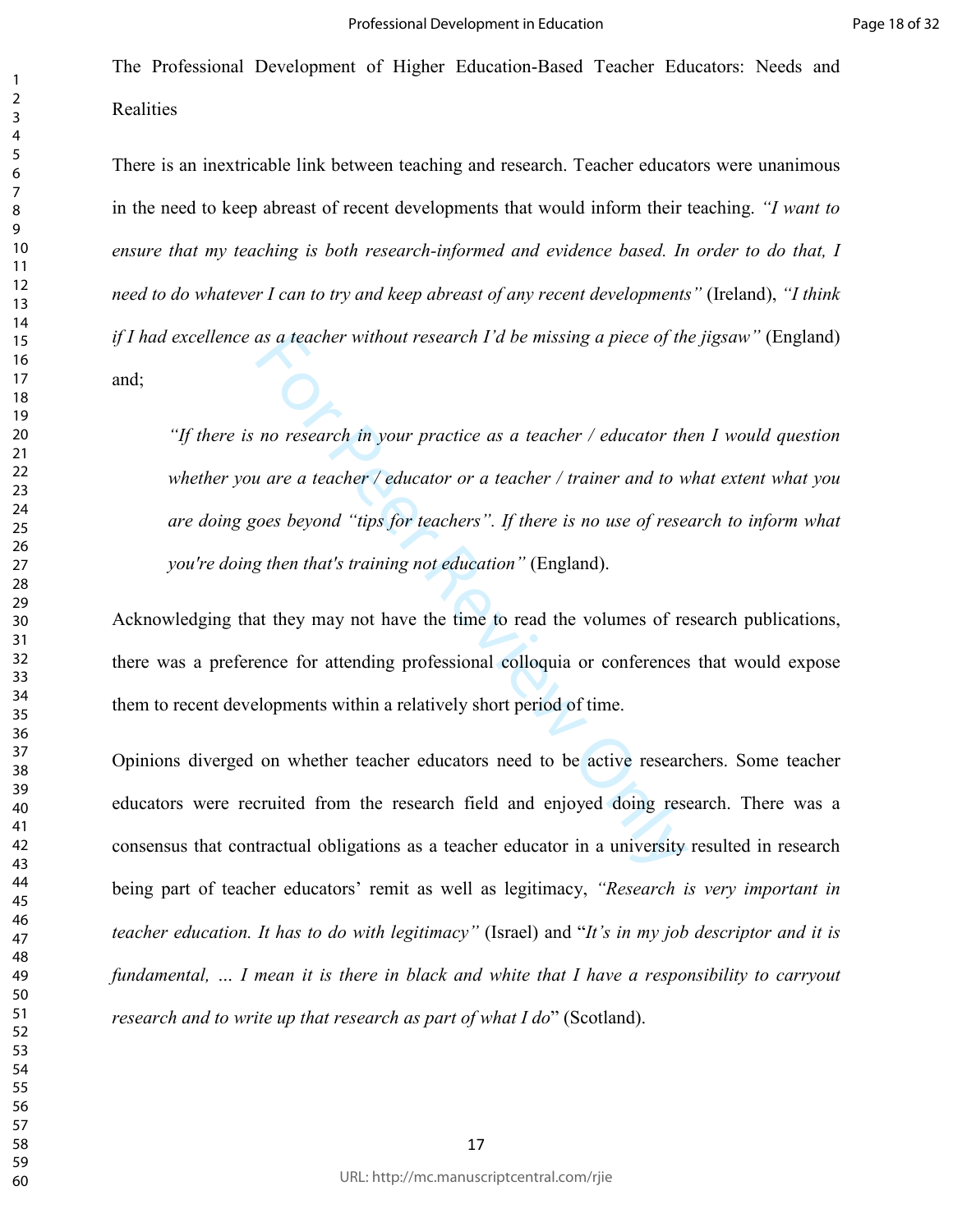The Professional Development of Higher Education-Based Teacher Educators: Needs and Realities

Some teacher educators noted how their involvement in research would benefit the teaching and teachers of a specific school subject, *"Research is the key way to develop the knowledge we want to develop, be able to conceptualize it, pack it, understand what we actually learn"* (Israel) and;

 *"You cannot be a good teacher educator without doing research. We need a lot of research about how to teach mathematic that is less frightening and more motivating and useful for students in school. That is what I want to be involved with. My research should be of benefit to math teachers in school"* (Norway).

Being a researcher and at the same time a practitioner was for some teacher educators a pleasure of their work;

out how to teach mathematic that is less frightening and r<br>
udents in school. That is what I want to be involved with.<br>
t to math teachers in school" (Norway).<br>
and at the same time a practitioner was for some teacher<br>
enj *However, I enjoy what I am doing in this job. I am allowed to be the nerd that study texts in Latin and work with the antiquity – something that no-one has time for or can afford today. At the same time I can be a teacher educator and do something that is important to people around me. I have never thought it could be possible to have a job where I could do both. So sometimes I am so excited when I think about how lucky I am (Norway).* 

A significant amount of teacher educators had begun as teacher educators without a PhD. The increasing pressures from institutes to employee teacher educators with PhDs led many to undertake PhD studies. Subsequently, they were able to articulate the benefits of being research literate, "*So research is very important, and more and more, of course. When I started as a teacher educator, it wasn't that way. I discovered this along the way, and also when I started doing my own research and my PhD, of course"* (Norway).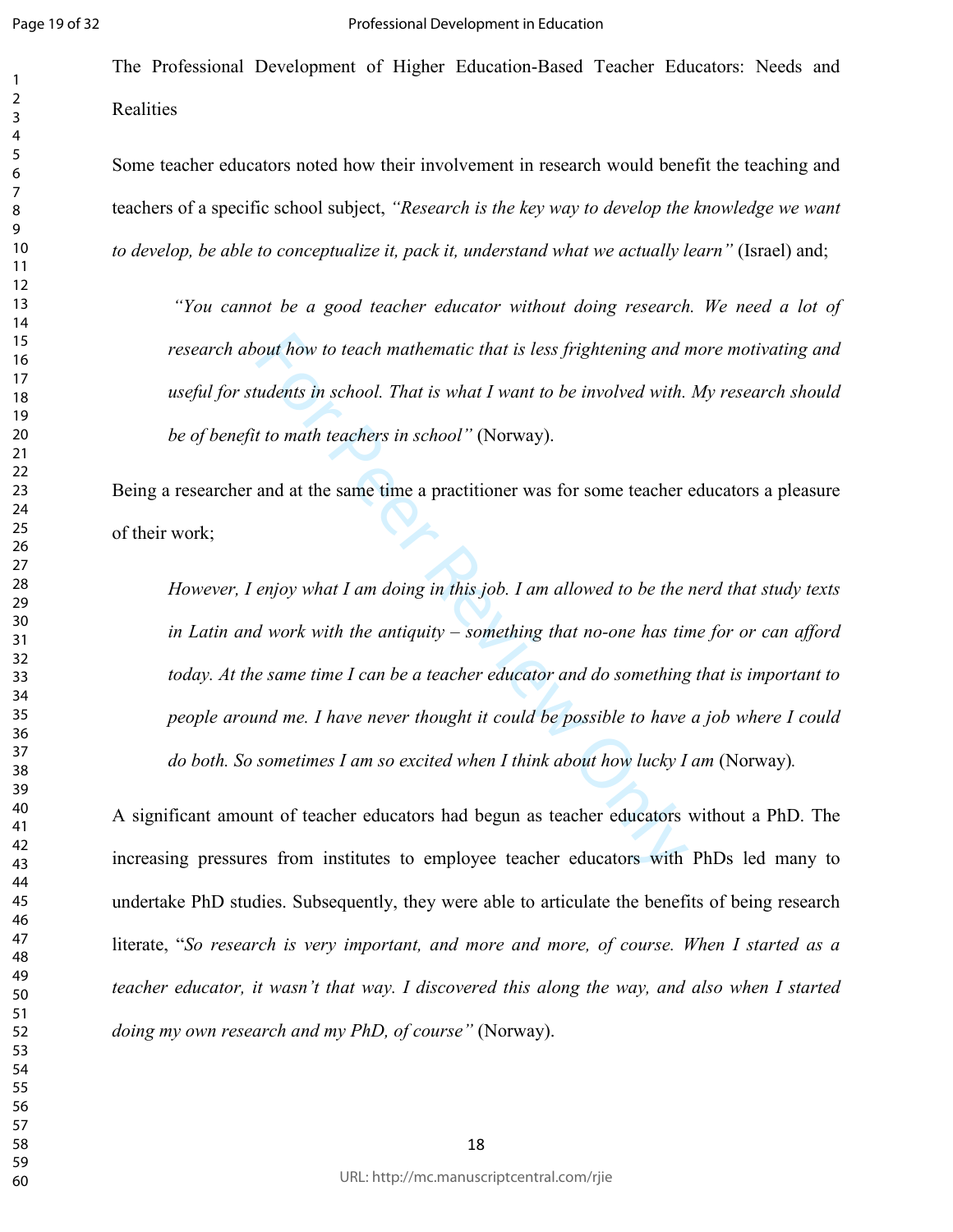Other teacher educators were ambivalent towards the imposing research focus. Some doubted its relevance to the education of teachers, "*I can see the value of more researched based knowledge. Knowledge becomes more nuanced and the understanding is elaborated. However, I am not sure that teacher education has benefitted from it" (Norway)* and;

*"I think you should engage with the research but it is not essential to be a good researcher in your own right, presumably we are teaching our trainees to engage and act on research and critical thinking but my feeling is that doing your own research is not essential for a good teacher / educator" (England).* 

ou should engage with the research but it is not essempt our own right, presumably we are teaching our trained and critical thinking but my feeling is that doing your and critical thinking but my feeling is that doing your Other teacher educators resisted the preferred status awarded to research over teaching, *"Part of my contractual job anyway as an academic at a university. I do kind of worry a little bit that those who often talk about research do so as if it's privileged to teaching and I don't think it is. I think both are as important as each other"* (England).

There was a clear frustration for a number of teacher educators that the higher education institutes' research-active rhetoric did not match the university support structures, *"Our leaders in teacher education (…) are speaking in two tongues. They say 'We want you to do research' but they don't' prioritise what is necessary to get the time to do effective research"* (Israel) and;<br>I think there is a tension in me being a teacher educator and researcher and I think the

*demands of being a good teacher educator and preparing your materials, delivering them, engaging with your students takes times and I think that I speak for so many of my colleagues (…) they have had enough* [of the rhetoric not matching the support]" (Scotland).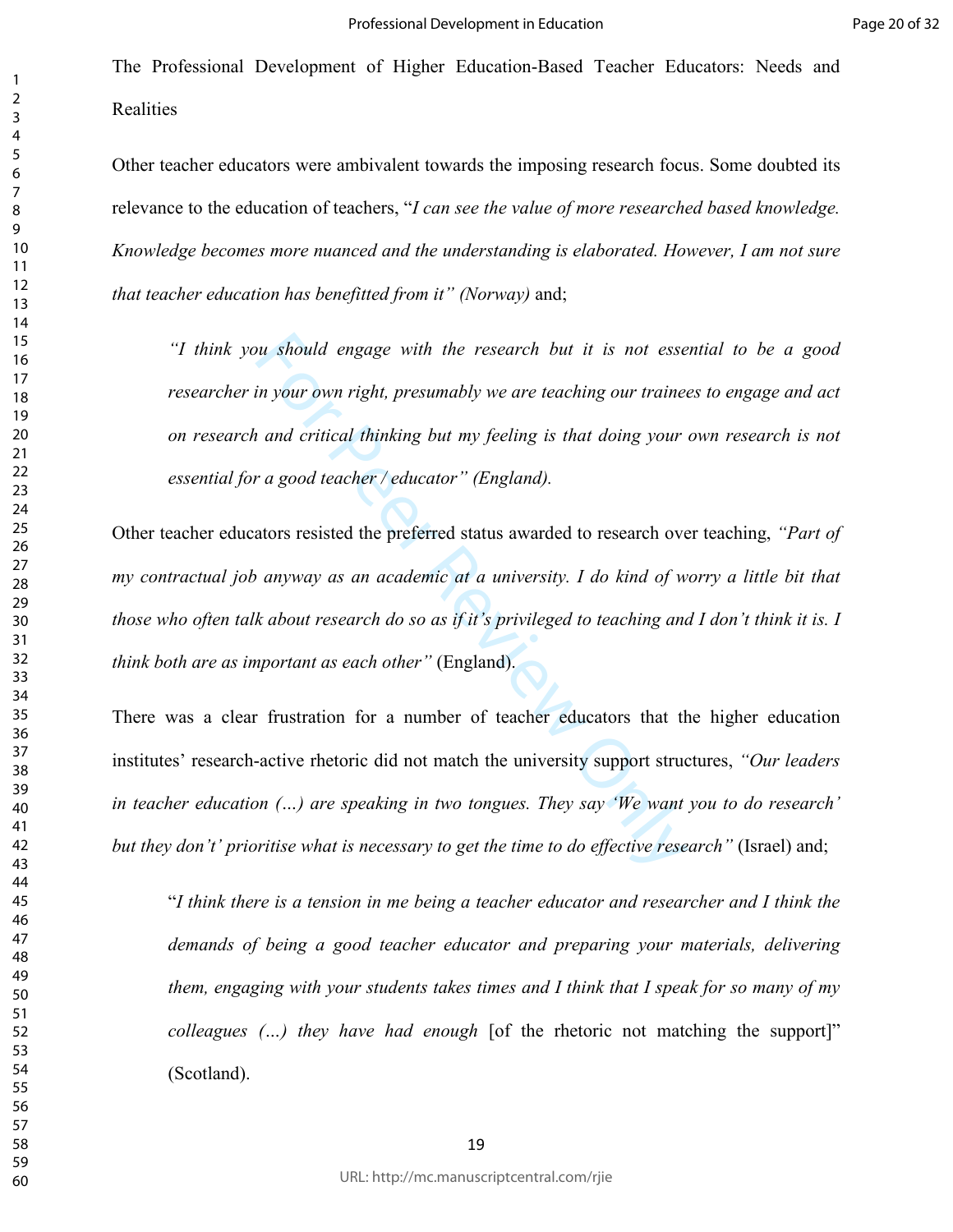The Professional Development of Higher Education-Based Teacher Educators: Needs and Realities

## **Discussion**

Although research literature as well as policy documents convey an increased interest in teacher educators' role and development (European Commission, 2013, Lunenberg et al. 2014), our study revealed that there is limited interest on the part of higher education institutes in teacher educators' professional development.

## *The Induction Period*

ional development.<br>
ional development.<br>
ional variation vasa evident when teacher educators reported that<br>
rering the teacher education profession that they had a<br>
to be an effective teacher educator. The infrastructure of A level of frustration was evident when teacher educators reported that there had been an expectation on entering the teacher education profession that they had already acquired the necessary skill-set to be an effective teacher educator. The infrastructure of institutes appeared not to provide time to support or mentor beginning teacher educators, with many teacher educators reporting that they were expected to 'hit the ground running' from day one of their appointment. This finding is consistent with other reports claiming that beginning teacher educators experience a period of "de-skilling", as they try to adapt to their new roles as higher education-based teacher educators (for example, Murray & Male 2005, Zeichner, 2005, Dinkelman et al. 2006, Harrison *&*McKeon 2008). Similar to Goodwin and her colleagues (2014), our findings reveal that although these studies were published about a decade ago, none of our interviewees had a formal induction phase, and the few who had mentors relied upon informal acquaintance and personal relationships rather than institutionalized induction programmes.

*Frustration and Tension in Navigating the Role of Teacher Educator*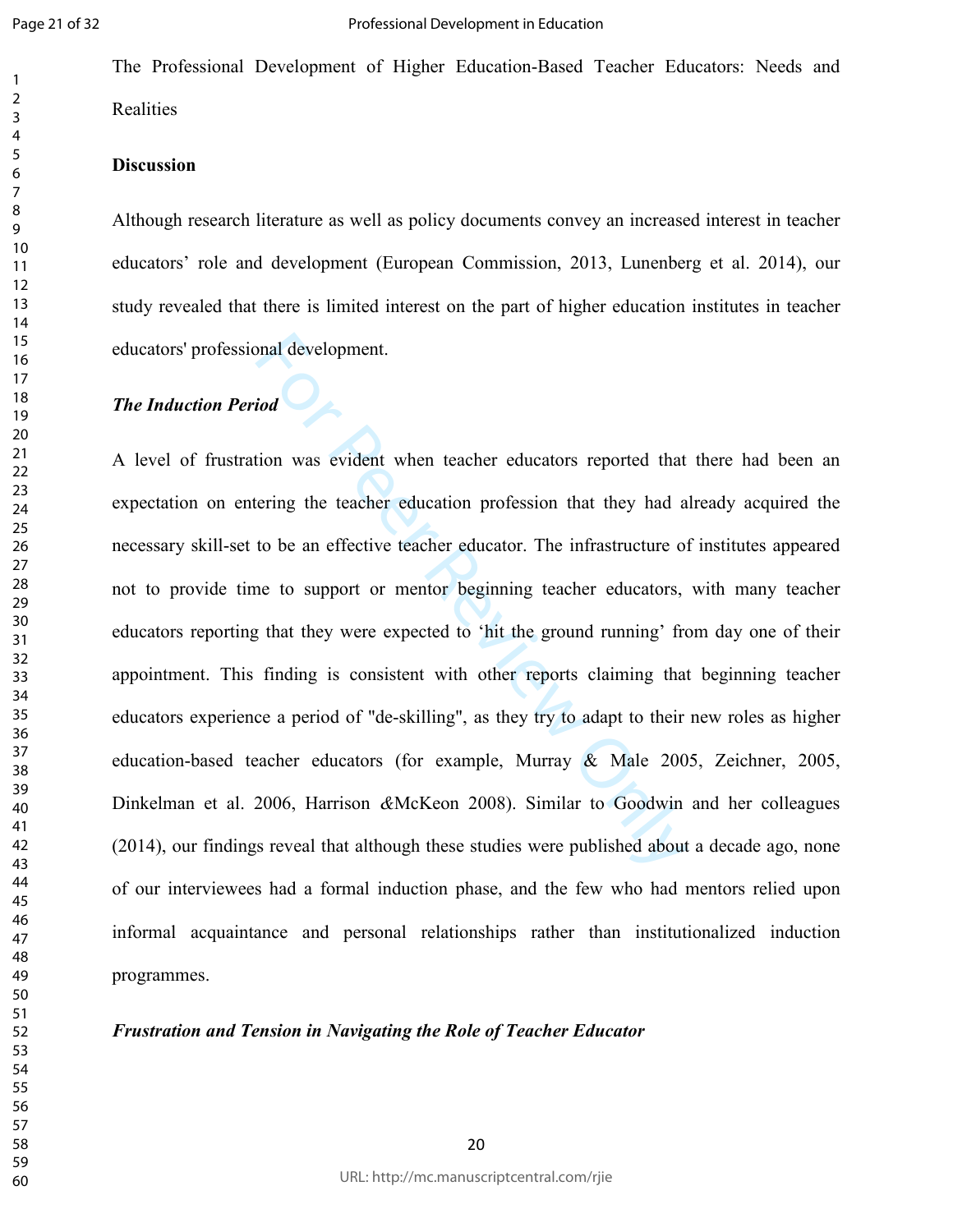The teacher educators across the included countries confirmed the diversity of their role (Lunenberg et al. 2014). They supported, furthermore, that being a teacher educator was different from their previous roles. Being recruited from two sources, schools or universities (Vanassche et al. 2015), there are various competences in the group of teacher educators vis a vis these roles. Tensions in navigating their roles as teacher educators was evident when considering their teaching and research remits.

ating their roles as teacher educators was evident whe<br>ch remits.<br>education institutes may be significantly different from<br>Geon & Harrison 2010). While teacher educators conv<br>oving their teaching practices, it was clear th Teaching in higher education institutes may be significantly different from teaching in schools (Berry 2007, McKeon & Harrison 2010). While teacher educators conveyed a passion for teaching and improving their teaching practices, it was clear that institutes preferred to invest their support and associated structures towards research activities. The pressure towards research made it difficult to focus on teaching as much as many of the teacher educators wanted to. Furthermore, we are not sure how conscious teacher educators are about what Loughran (2014) describes as the 'pedagogy of teacher education', and whether they have adopted a stance of inquiry towards their teaching (Cochran-Smith 2003).

Another clearly articulated tension concerning teaching was the elapsed time between being a teacher in a school and operating as a teacher educator, with many teacher educators suggesting that there was a need for teacher educators to ensure they found a way in which to stay updated on the realities of teaching in schools. Our findings support that teacher educators want proximity to the practice field and to develop their teaching.

Many of the more experienced teacher educators had entered the teacher education profession as practicing schoolteachers with no higher research degree. It was evident that for this specific sub-set of teacher educators, the terms of their initial appointment were somewhat dated in an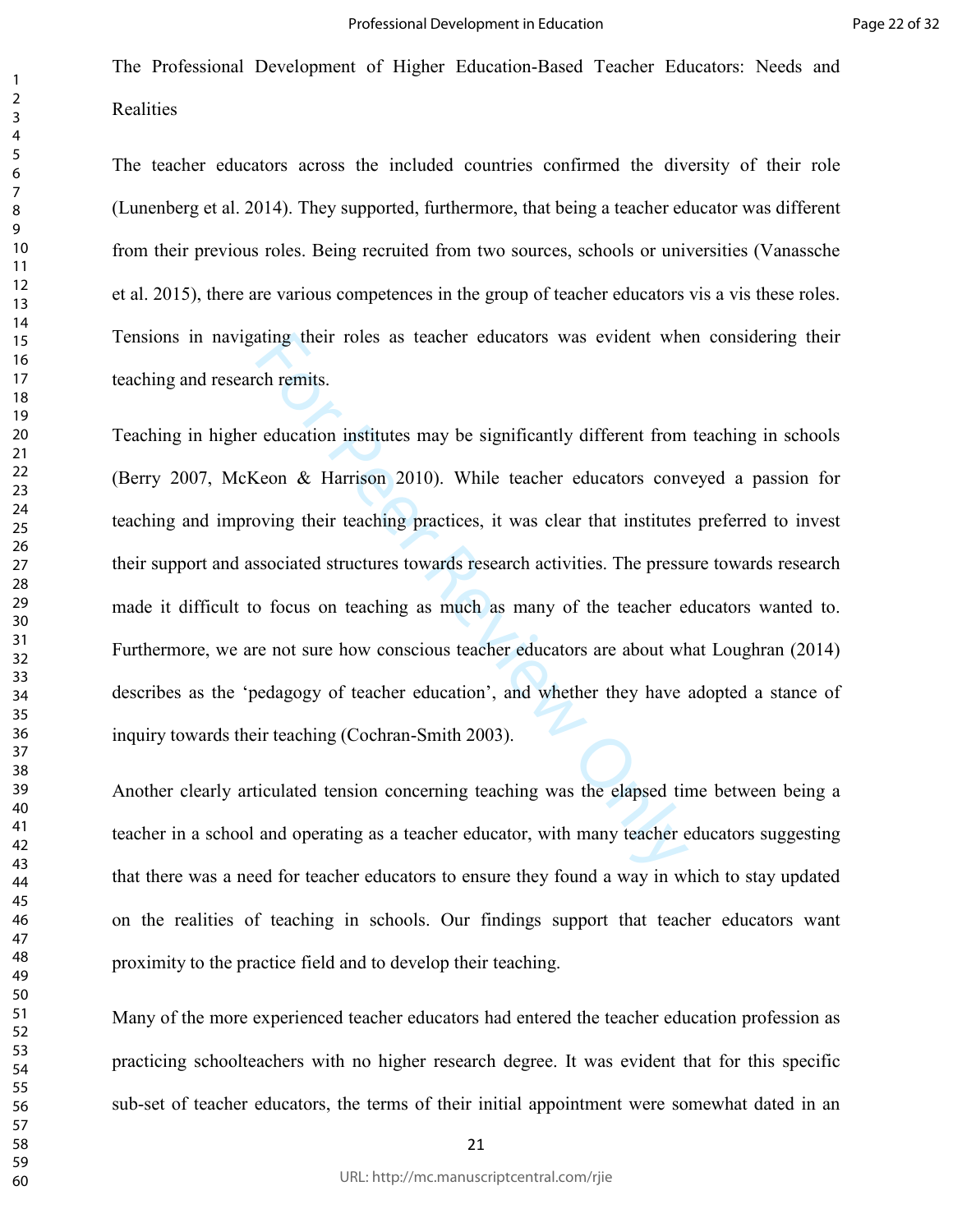The Professional Development of Higher Education-Based Teacher Educators: Needs and **Realities** 

ing teachers. Some teacher educators implied it was<br>aching while others believed that there was no other optic<br>ady done so) and contribute to the institute's research i<br>ent from those who had been employed more recently<br>se institutional climate that had changed, in some instances quite aggressively, towards research activity and research output. Interestingly, many of the same teacher educators noted the inextricable link between teaching and research, and specifically that teaching is researchinformed. However, there was less consensus on the contribution of active participation in research to educating teachers. Some teacher educators implied it was sufficient to infuse research through teaching while others believed that there was no other option than to undertake a PhD (if not already done so) and contribute to the institute's research metrics. A different mind-set was evident from those who had been employed more recently and had contractual obligations to be research active, with many already having a PhD and a developing research profile. A certain ambivalence appeared towards the type of research teacher educators should conduct. The prior survey revealed that practitioner research was one of the prioritised learning needs (Czerniawski et al. 2017). While the interviews did not highlight this, practitioner research can still be considered as a way to combine research and teaching that might add to both (Cochran-Smith 2005).

Harrison and McKeon (2008) conceive teacher educators' roles as emerging from three major components: teaching / pedagogy, research / scholarship and administrative / service. These components may support each other. For example, when achievements in research help teacher educators achieve higher status and leadership positions within their institutes, or when teacher educators study their own teaching (Cochran-Smith 2005, Loughran 2014). Some teacher educators expressed joy for having such a multi-faceted job. Nevertheless, the majority of teacher educators we interviewed felt that the three components interfered with each other and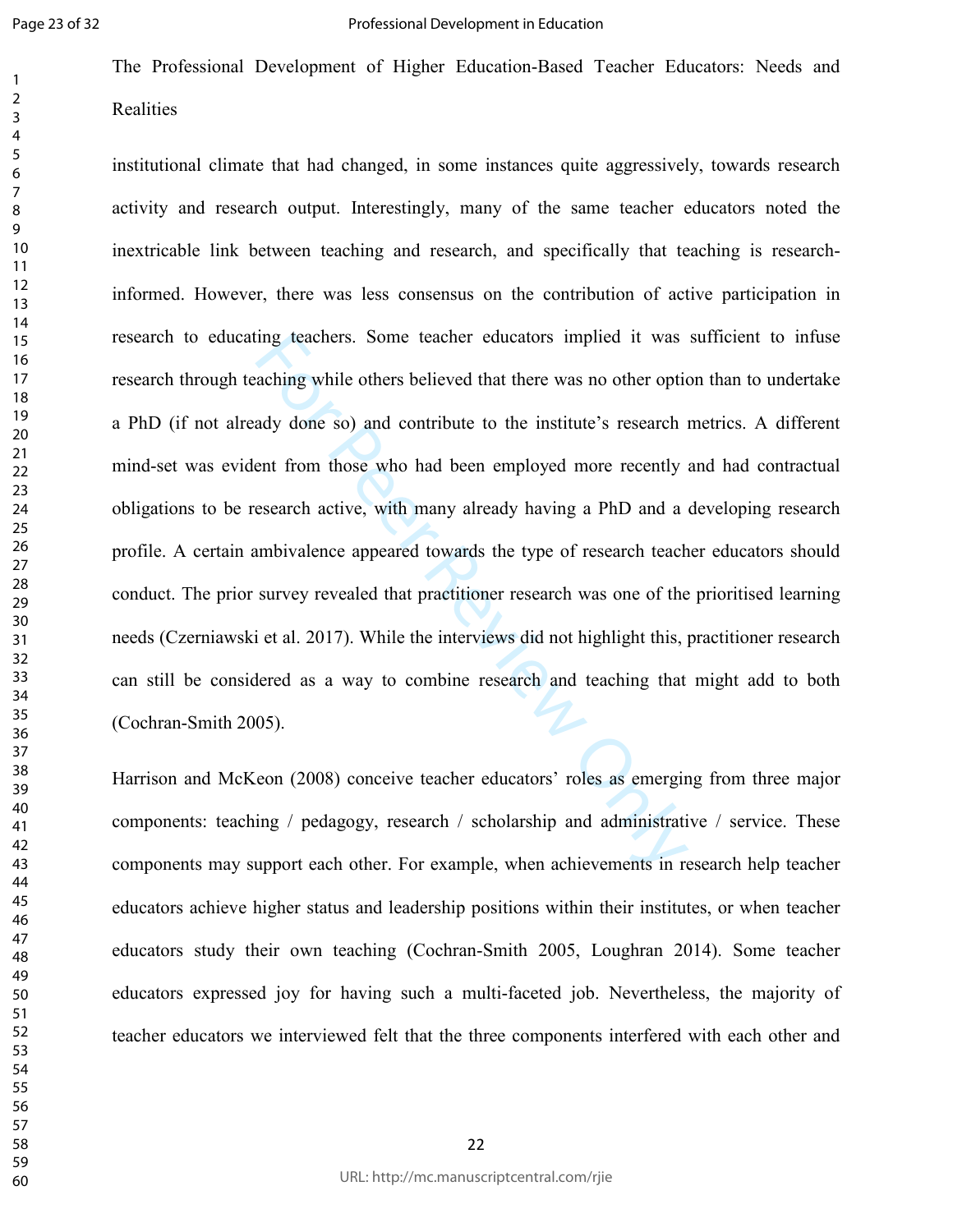that the end-result was work overload and lack of time for participation in professional development activities (Czerniawski et al. 2017).

### *Haphazard Professional Learning*

burses about teaching in higher education. However, bear<br>role when teaching about teaching (Loughran 2014) a<br>y to the practice field (Lunenberg et al. 2014), these co<br>tors perceived as their responsibilities. There appeare There was a lack of professional learning opportunities specific to teacher educators. Some attended general courses about teaching in higher education. However, bearing in mind teacher educators' special role when teaching about teaching (Loughran 2014) and the expectation related to proximity to the practice field (Lunenberg et al. 2014), these courses did not cover what teacher educators perceived as their responsibilities. There appeared to be no considered or sequenced programme for teacher educators' professional learning which led to a somewhat haphazard approach to accessing any general professional learning opportunities when they arose. There was a clear reliance on the individual teacher educator to seek out appropriate professional learning opportunities (Tack et al. 2018). Interestingly, The Mofet institute in Israel provides diverse study programmes that are specifically tailored to teacher educators' needs (Golan & Reichenberg 2015). Although many of the Israeli interviewees participated in some of these programmes, none of them took advantage of the formal bi-annual programmes that award teaching certificates for higher education institutes. Since previous research found that graduates of these programmes are highly satisfied (Reicengerg et al. 2015), it seems that the haphazard character of teacher educators' preparation results not only from lack of appropriate opportunities but also from lack of time and lack of institutional requirements.

*Learning with and from Each Other*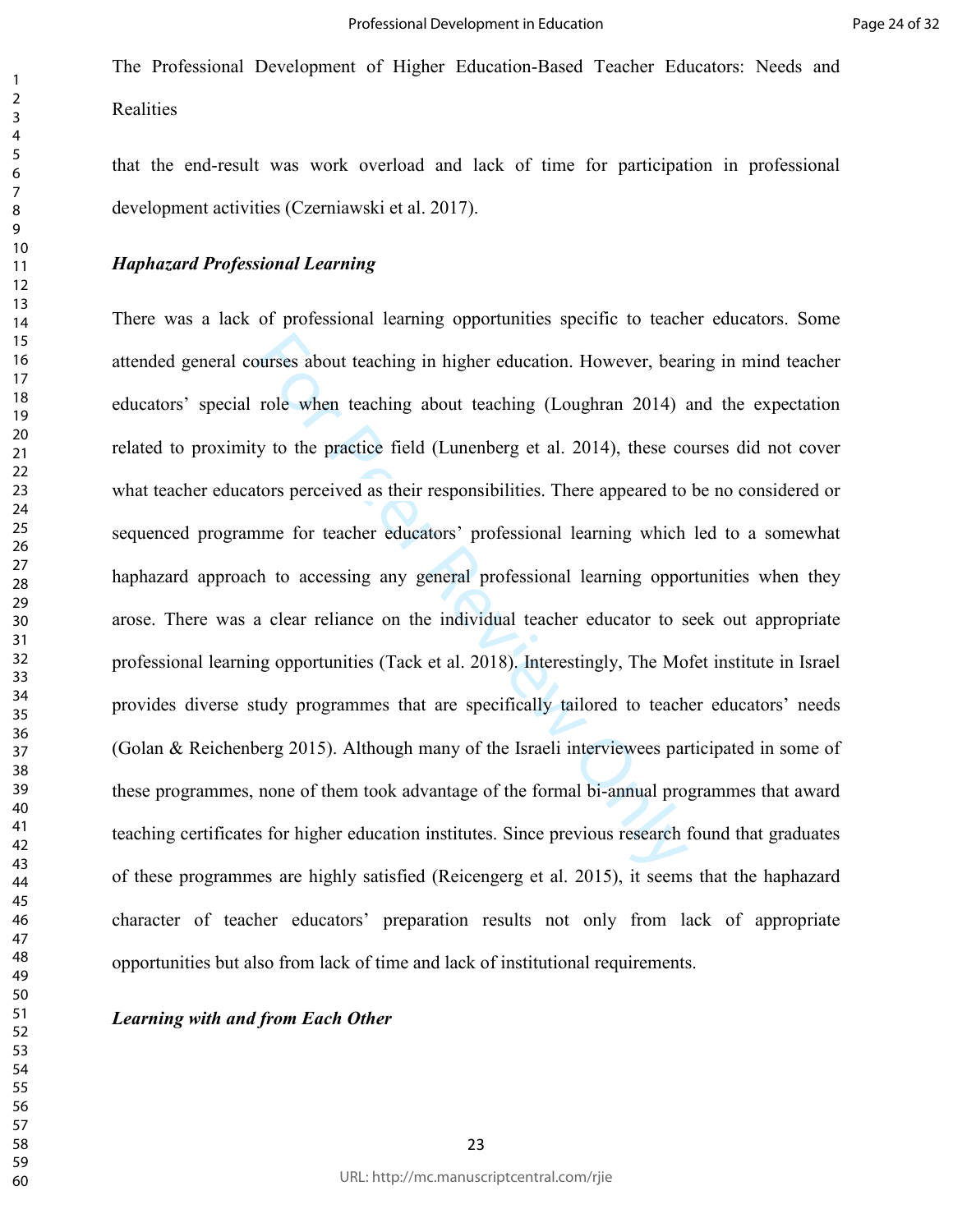The Professional Development of Higher Education-Based Teacher Educators: Needs and Realities

Accessing colleagues who could support teacher educators' professional learning was a preferred way to increase teacher educators' skills and knowledge. Few teacher educators reported they participated in professional communities that played a crucial role in their capacity building (MacPhail et al. 2014, Willemse et al. 2016, Brody & Hadar 2018). Others positioned themselves as individual academics, focusing more on individual rewards, research metrics and outputs. They appeared to favour a more informal way of connecting with colleagues when necessary and appropriate. These findings are supported by previous studies (Smith 2017, Van der Klink et al. 2017, Tack et al. 2018).

It was also evident that there was not always the opportunity to learn from colleagues in one's own institute. Some teacher educators expressed fear of competition and judgemental attitudes of their colleagues and this heightened the necessity to identify others who had a skill-set that individuals could access and learn from.

emics, focusing more on individual rewards, research in<br>avour a more informal way of connecting with colleagues<br>findings are supported by previous studies (Smith 2017,<br>118).<br>that there was not always the opportunity to lea Teacher educators tended to focus on how best to gain support from more experienced colleagues than consider how they could support colleagues. Limiting institute infrastructure did not encourage or prepare formal opportunities for teacher educators to up-skill as mentors to beginning teacher educators. Nevertheless, similar to other leading teacher educators (Cochran-Smith 2003, Smith 2017), those who mentored other teacher educators found the experience rewarding and enriching, leading to further professional development.

## **Conclusion**

Three main 'headlines' emerge from the study. Firstly, there appears to be an undercurrent (perpetuated by institutes and in turn individual teacher educators) that all teacher educators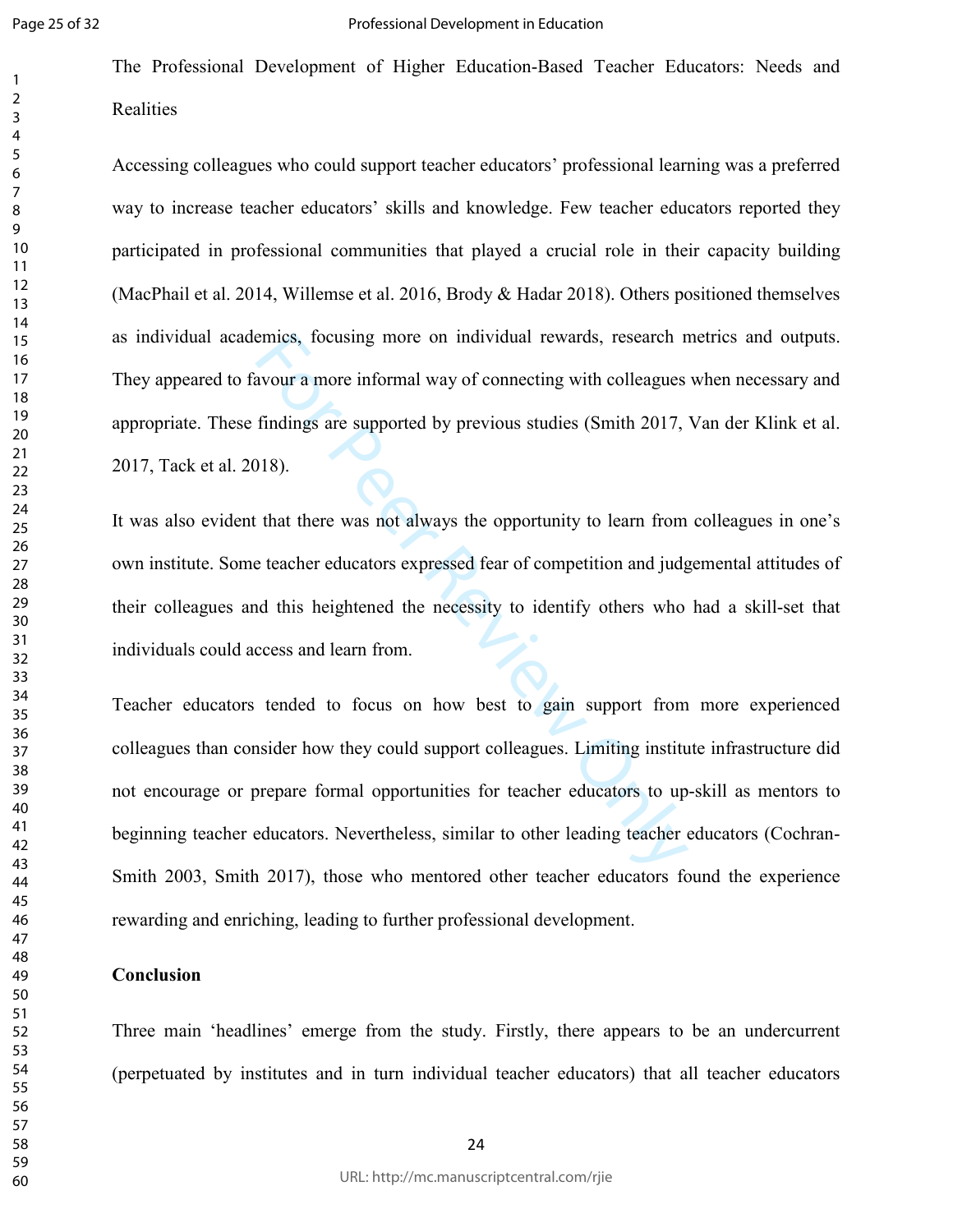excel in multiple roles and responsibilities related to teaching, research, administration and leadership. Such an undercurrent indicates an underestimation of the complexity of being a teacher educator. This assumption results in an individualistic focus on the teacher educator at the expense of considering the advantages of bringing together unique and complementary skillsets of teacher educators to work as a team of teacher educators and share the expected deliverables of a teacher educator in an academic setting. A prerequisite for sharing competencies is respect and acknowledgement of diverse competences.

lucators to work as a team of teacher educators and<br>teacher educator in an academic setting. A prere-<br>peet and acknowledgement of diverse competences.<br>a strong desire from teacher educators to avail of the oppor-<br>ating tha Secondly, there is a strong desire from teacher educators to avail of the opportunity to learn from each other, appreciating that the pressure of finding time to meet and discuss with colleagues is a continual barrier to such aspirations. Consideration could be given to proactively recruiting teacher educators new to the profession who complement the current skill-sets of those currently in post. This would allow colleagues to acknowledge the different skill-sets each possess as well as learn from each other. The application of this recommendation requires that teacher education institutes set specific time slots for interaction and learning among colleagues. Such time slots will enable teacher educators to overcome time pressures and coordination difficulties and express the institute's support and appreciation for teacher educators' professional development.

Thirdly, the disconnect from school practice experienced by teacher educators appears, in their own minds, to diminish the currency of the teacher educator in espousing the reality of teaching in schools. Ways in which this can be addressed can be considered through shared teacher education contractual agreements and cooperation between schools and higher institutes.

It is therefore recommended that teacher educators receive mandatory formal preparation before they start working as teacher educators, and later participate in professional learning and research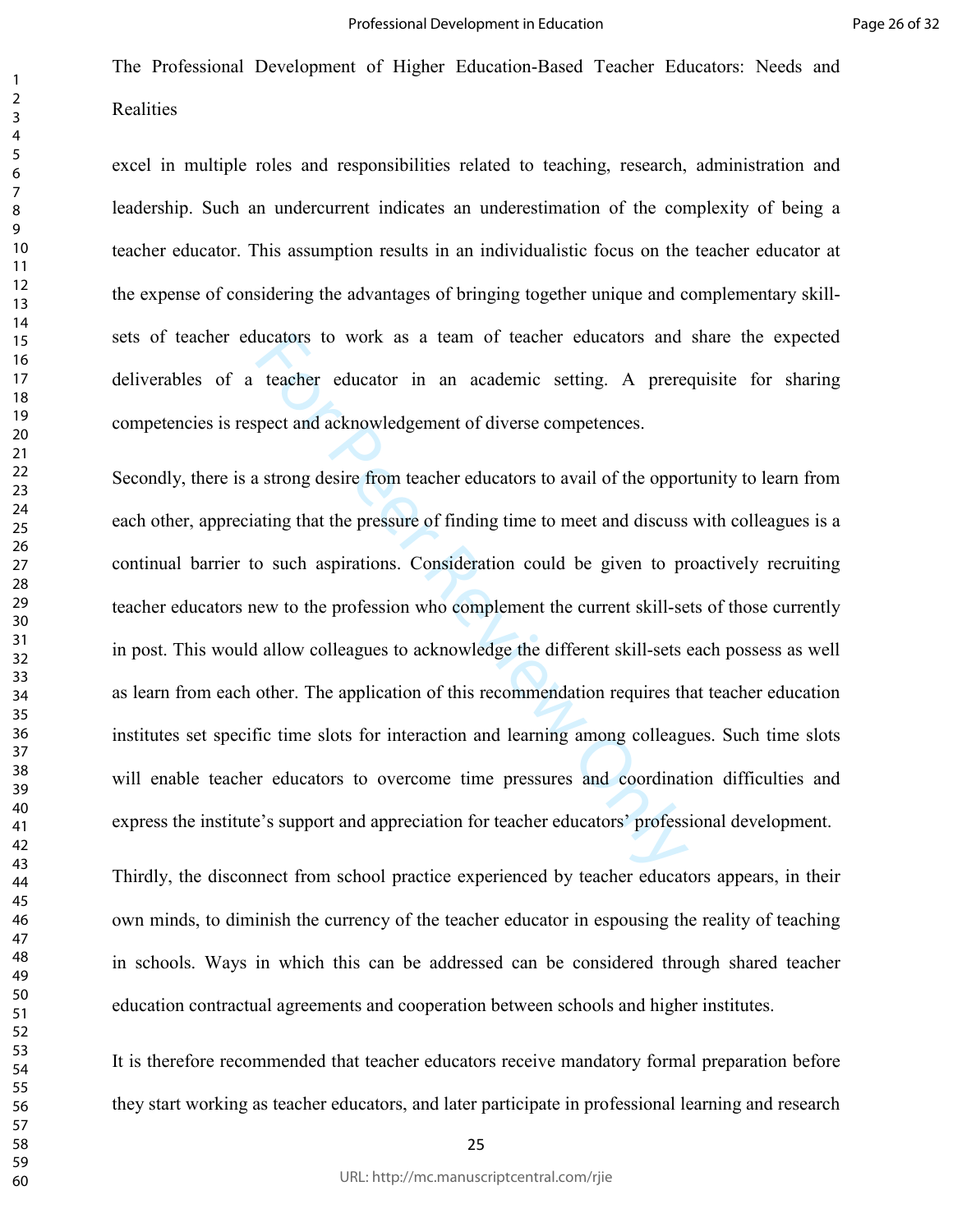The Professional Development of Higher Education-Based Teacher Educators: Needs and **Realities** 

anced work schedule, that allows time for professional<br>stly claims, too many of those who hold leadership roles<br>teaching for research and therefore cannot be perceived at<br>atteresting to follow teacher educators' profession communities, either within or outside their institute. Such opportunities need to be cognizant of the different backgrounds from which teacher educators are being recruited as well as the selfcontradictory expectations of teacher educators that are reported (Ulvik & Smith 2016). It is further suggested that teacher education institutes review teacher educators' roles, and provide a structured and balanced work schedule, that allows time for professional development. As Loughran (2014) justly claims, too many of those who hold leadership roles in teacher education institutes have quit teaching for research and therefore cannot be perceived as role models. In the future, it will be interesting to follow teacher educators' professional development trajectories and compare the professional development needs and activities of higher education-based teacher educators with those who are based at schools.

## **References**

BERA / RSA, 2014. *Research and the Teaching Profession. Building the capacity for a self improving education system.* BERA.

Berry, A., 2007. Reconceptualizing teacher educator knowledge as tensions: Exploring the tension between valuing and reconstructing experience. *Studying Teacher Education,* 3  $(2), 117 - 134.$ 

- Berry, A., Clemans, A., and Kostogritz, S., (eds.) 2007. Dimensions of professional learning: Identities, professionalism and practice. Dordrecht: Sense Publishers.
- Brody, D. and Hadar, L. L., 2018. Critical moments in the process of educational change: understanding the dynamics of change among teacher educators. *European Journal of Teacher Education,* 41 (1), 50-65.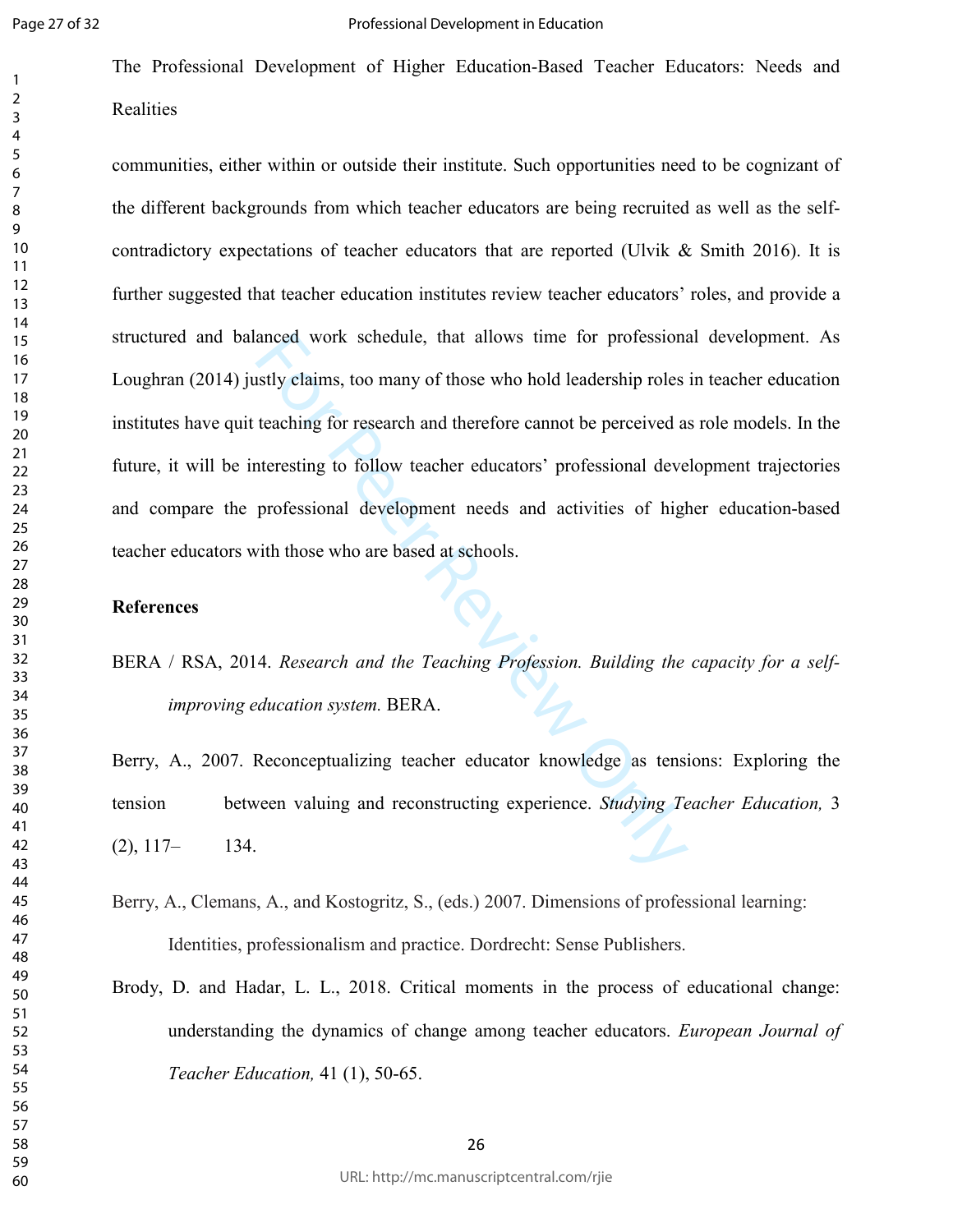- Cochran-Smith, M., 2003. Learning and unlearning: the education of teacher educators. *Teaching and Teacher Education,* 19 (1), 5-28.
- Cochran-Smith, M., 2005.Teacher educators as researchers: multiple perspectives. *Teaching and Teacher Education,* 21, 219–225.
- uberman, A., and MacPhail, A., 2017. The professional ducation-based teacher educators: an international comparation-based teacher education, 40 (1), 127-140.<br>
Iargolis, J., and Sikkenga, K., 2006. From teacher to a sexpec Czerniawski, G., Guberman, A., and MacPhail, A., 2017. The professional developmental needs of higher education-based teacher educators: an international comparative needs analysis. *European Journal of Teacher Education*, 40 (1), 127-140.
- Dinkelman, T., Margolis, J., and Sikkenga, K., 2006. From teacher to teacher educator: Experiences, expectations, and expatriation. *Studying Teacher Education*, 2, 5–23.
- Elstad, E., 2010. UniversityPbased teacher education in the field of tension between the academic world and practical experience in school: a Norwegian case. *European Journal of Teacher Education*, 33 (4), 361-374.
- European Commission, 2013. *Supporting teacher educators for better learning outcome.* Brussels: European Commission.
- Golan, M., and Reichenberg, R., 2015. Israel's Mofet institute: "community of communities" for the creation and dissemination of knowledge of teacher education. *In:* S. Pinnegar, J. C. Craig, and L. Orland-Barak, eds. *International teacher education: promising pedagogies* (Vol. 22C). Bingley, UK: Emerald, 299-316.
- Goodwin, L., *et al.,* 2014. What should teacher educators know and be able to do? Perspectives from practicing teacher educators. *Journal of Teacher Education,* 65 (4), 284 – 302.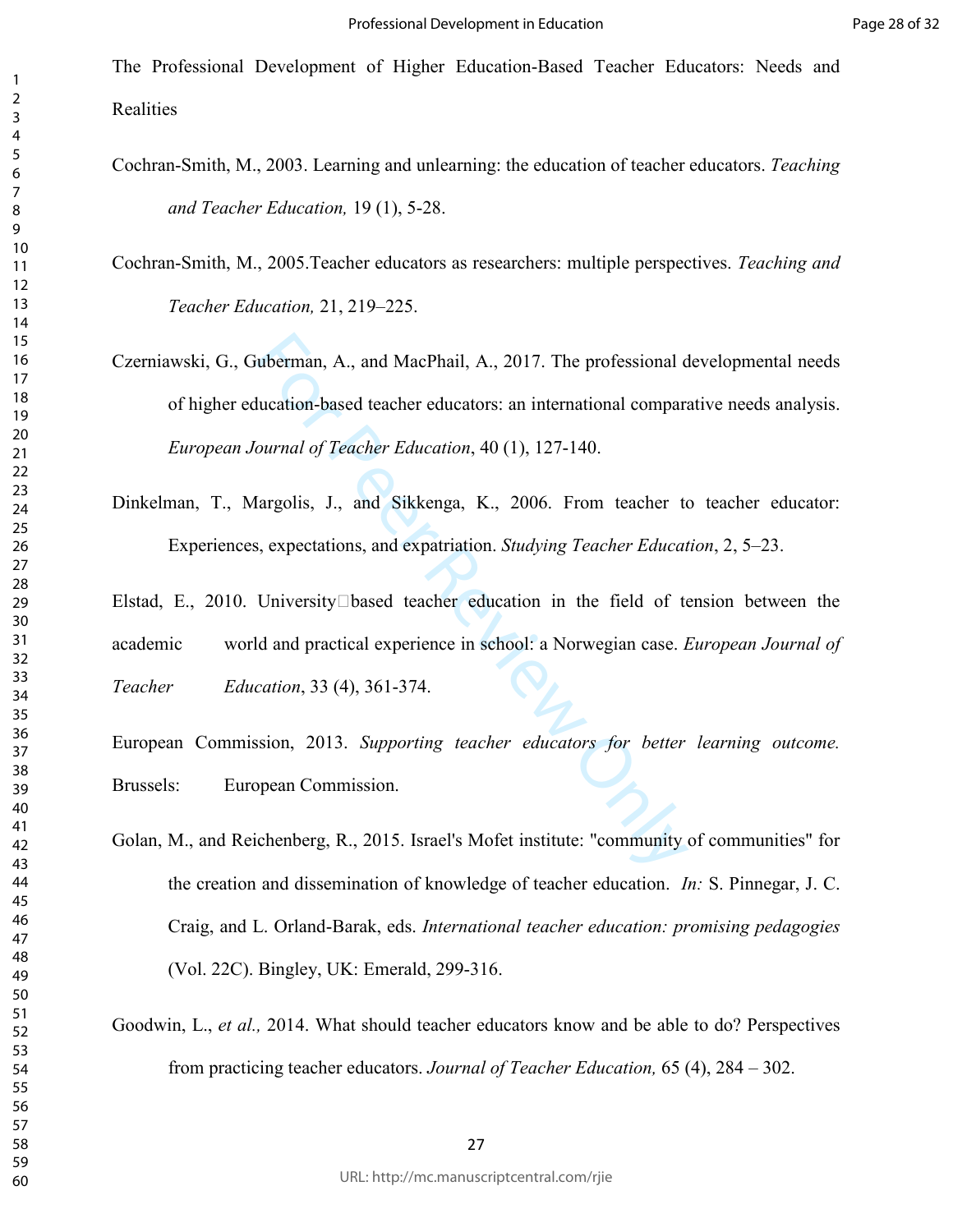The Professional Development of Higher Education-Based Teacher Educators: Needs and Realities

Harrison, J. and McKeon, F., 2008. The formal and situated learning of beginning teacher educators in England: identifying characteristics for successful induction in the transition from workplace in schools to workplace in higher education. *European Journal of* 

*Teacher Education.* 31 (2), 151-168.

Korthagen, F., and Vasalos, A., 2005. Levels in reflection: Core reflection as a means to enhance professional growth. *Teachers and teaching*, 11 (1), 47-71.

Loughran, J., 2013. Being a teacher educator. *In:* M. Ben-Peretz, S. Kleeman, R. Reichenberg,

- and S. Shimoni, eds. *Teacher educators as members of an evolving profession*. Lanham, MD: Rowman & Littlefield Education, 9-23.
- Loughran, J., 2014. Professionally developing as a teacher educator. *Journal of Teacher Education*, 65 (4), 271-283.
- Vasalos, A., 2005. Levels in reflection: Core reflection as<br>
1 growth. *Teachers and teaching*, 11 (1), 47-71.<br>
. Being a teacher educator. *In:* M. Ben-Peretz, S. Kleem<br>
, eds. *Teacher educators as members of an evolvin* Loughran, J., and Hamilton, M. L., 2016. Developing an understanding of teacher education. *In:* J. Loughran and M. L. Hamilton, eds. *International handbook of teacher education* (Vol. 1, Ch. 1). Singapore: Springer, 2 – 22.
- Lunenberg, M., Korthagen, F., and Swennen, A., 2007. The teacher educator as a role model. *Teaching and teacher education,* 23, 586-601.

Lunenberg, M., Dengerink, J., and Korthagen, F., 2014. *The professional teacher educator: Roles, behaviour, and professional development of teacher educators.* Rotterdam, The Netherlands: Sense.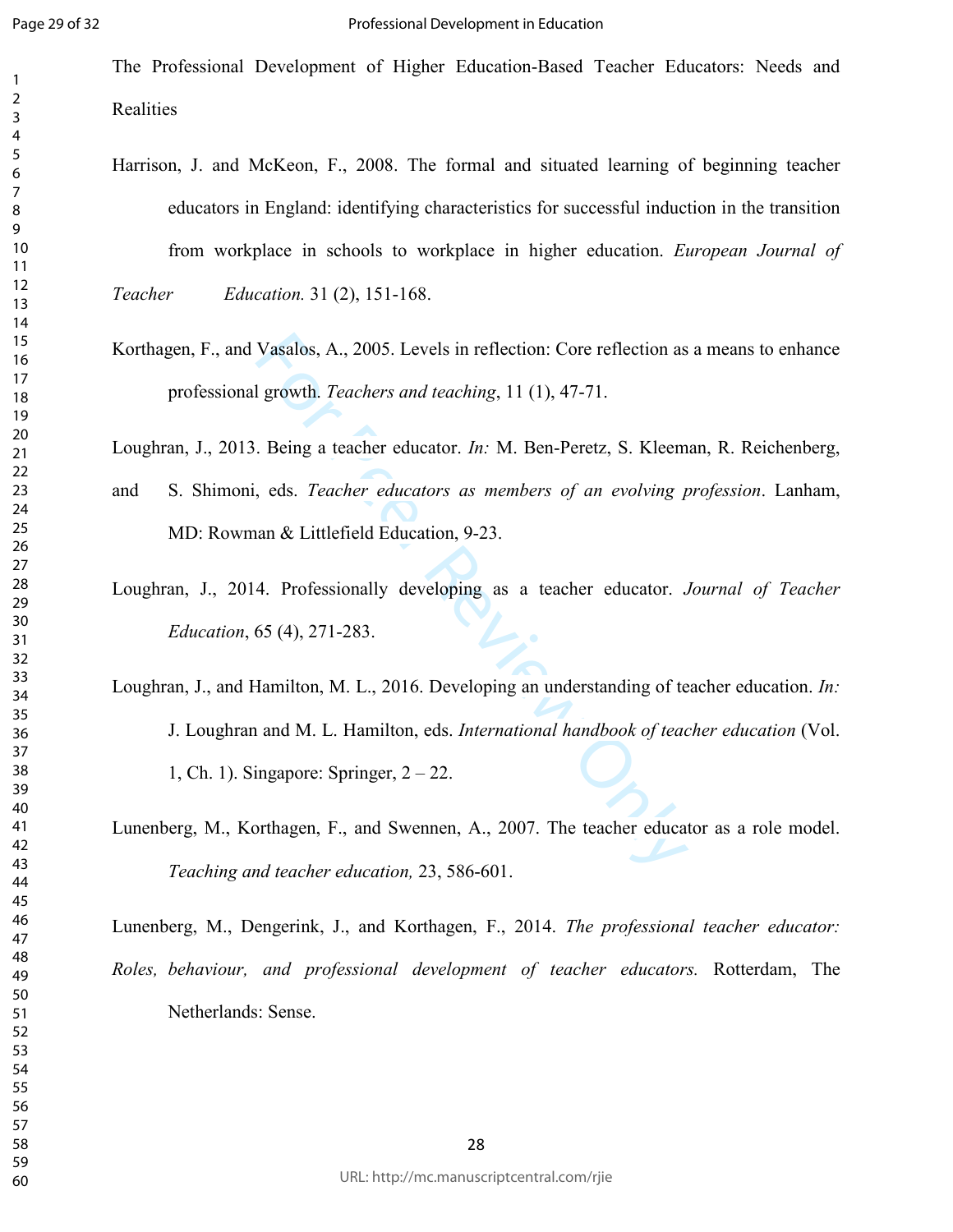The Professional Development of Higher Education-Based Teacher Educators: Needs and **Realities** 

MacPhail, A., *et al.,* 2014. Leading by example: teacher educators' professional learning through communities of practice. *Quest*, 66 (1), 39-56.

Mason, J., 1996. *Qualitative Researching.* London: Sage Publications.

Mockler, N., 2005. Trans/forming teachers: New professional learning and transformative teacher professionalism. *Journal of In-service Education*, 31, 733–46.

McKeon, F. and Harrison, J., 2010. Developing pedagogical practice and professional identities

of beginning teacher educators. *Professional Development in Education,* 36 (1), 25–44.

- Murray, J, *et al.,* 2009. Research and teacher education in the UK: Building capacity. *Teaching and Teacher Education*, 25 (7), 944-950.
- Murray, J., 2010. Towards a new language of scholarship in teacher educators' professional learning? *Professional Development in Education,* 36 (1), 13.
- Fessionalism. *Journal of In-service Education*, 31, 733-46.<br>arrison, J., 2010. Developing pedagogical practice and pr<br>acher educators. *Professional Development in Education*,<br>009. Research and teacher education in the UK Murray, J., 2014. Teacher educators' constructions of professionalism: a case study. *Asia-Pacific Journal of Teacher Education,* 42 (1), 7–21.
- Murray, J. and Male, T., 2005. Becoming a teacher educator: evidence from the field. *Teaching and Teacher Education,* 21 (2), 125-142.
- Reichenberg, R., Avissar, G., and Sagee, R., 2015. 'I owe to my tutor much of my professional development': looking at the benefits of tutoring as perceived by the tutees. *Professional Development in Education,* 41 (1), 40-56.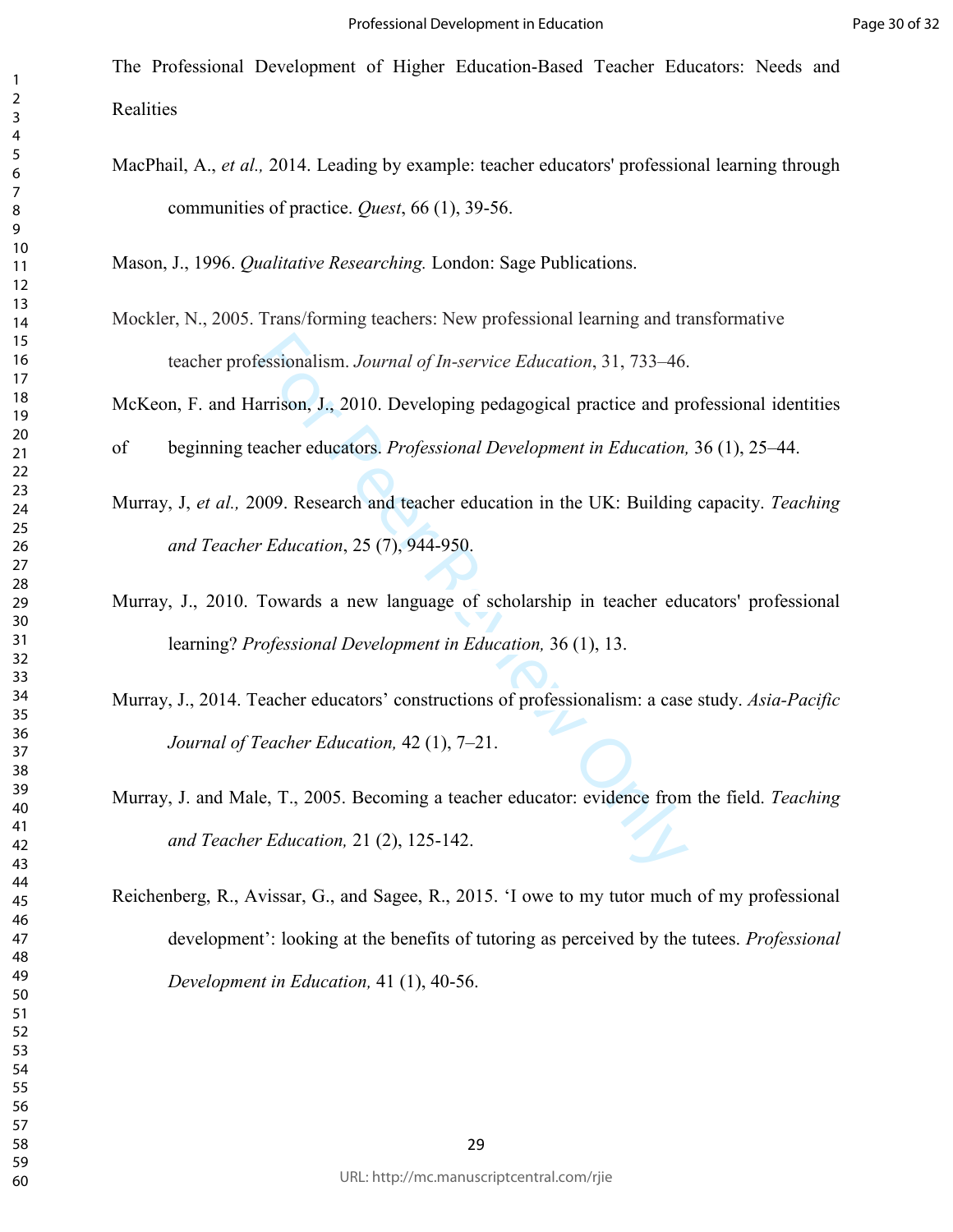The Professional Development of Higher Education-Based Teacher Educators: Needs and Realities

- Russell, T., 1997. How I teach IS the message. *In:* J. Loughran, and T. Russell, eds. *Purpose, passion and pedagogy in teacher education*. London/Washington, DC: Falmer Press, 32– 47.
- Smith, K., 2011. The multi-faceted teacher educator a Norwegian perspective. *Journal of Education for Teaching,* 37 (3), 337–349.

Smith, K., 2015. Mentoring. *In: Mentoring for Learning*. Sense Publishers, Rotterdam, 283-298.

Smith, K., 2017. Learning from the past to shape the future. *European Journal of Teacher Education,* 40 (5), 630-646.

Swennen, A., Jones, K., and Volman, M., 2010. Teacher educators: Their identities, subP identities and implications for professional development*. Professional Development in Education,* 36 (1-2), 131-148.

For Teaching, 37 (3), 337–349.<br>
Entoring. *In: Mentoring for Learning.* Sense Publishers, R<br>
Learning from the past to shape the future. *European*<br>
40 (5), 630-646.<br>
Es, K., and Volman, M., 2010. Teacher educators: The im Tack, H., *et al.,* 2018. Uncovering a hidden professional agenda for teacher educators: A mixed method study on Flemish teacher educators and their professional development. *European Journal of Teacher Education,* 41 (1), 86-104.

Ulvik, M., and Smith, K., 2016. Å undervise om å undervise : lærerutdanneres kompetanse sett fra deres eget og fra lærerstudenters perspektiv. [Teaching about teaching. Teacher educators' competence from their own and their student teachers' perspective)].*UNIPED.,* 39 (1).

Vanassche, E., *et al.,* 2015. InFo-TED: Bringing policy, research and practice together around teacher educator development. *In:* C. Craig and L. Orland-Barak, eds. *International*